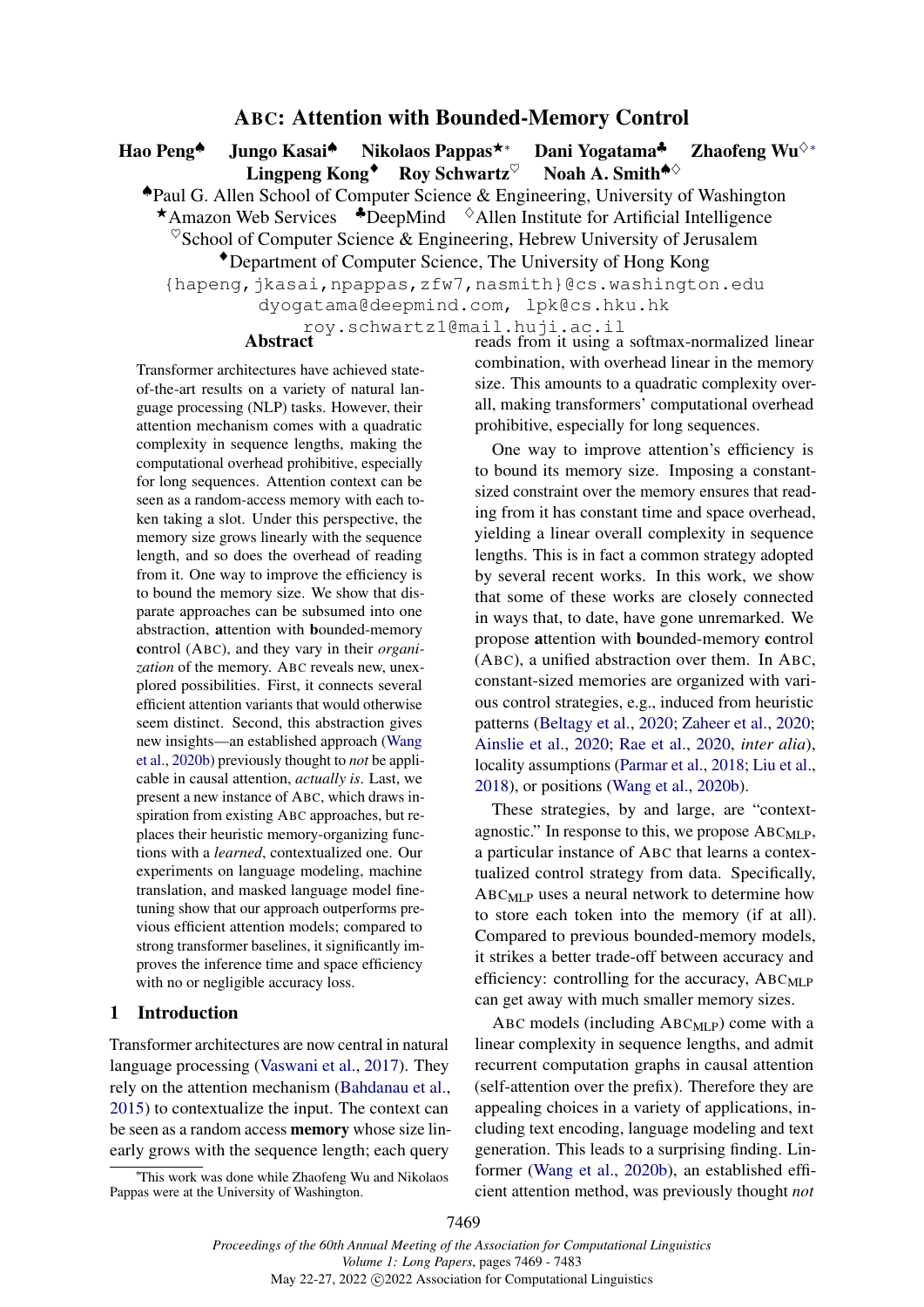to be applicable in causal attention or autoregressive decoding [\(Tay et al.,](#page-10-3) [2020\)](#page-10-3). Through the ABC view, we show that it actually *is*, and achieves competitive performance in our machine translation experiments.

ABC connects existing models that would otherwise seem distinct, reveals new insights into established methods, and inspires new efficient attention architectures. We explore its applications in transformers, as a drop-in substitute for the canonical softmax attention. ABC offers a novel lens that can help future research in the analysis of transformers, where the theoretical insights are still catching up with empirical success. Experiments on language modeling, machine translation, and masked language model finetuning show that our ABCMLP model outperforms previous ABC approaches in accuracy with a much smaller memory size. Compared to the strong transformer baseline, ABCMLP achieves a significant speedup and memory savings at inference time, with no or negligible accuracy loss. The efficiency improvements are more prominent for long sequences, suggesting that the asymptotic savings are even more appealing in applications involving long sequences. We release our code at <https://github.com/Noahs-ARK/ABC>.

### 2 An Outer-Product View of Attention

This section presents our outer-product memory perspective of attention, which allows for a smooth transition to later discussion.

In attention, a sequence of **queries**  $\{\mathbf{q}_i\}_{i=1}^N$  attend to a **memory** with  $N$  slots, each storing a **key** and **value** pair:  $\mathbf{K} = [\mathbf{k}_1, \dots, \mathbf{k}_N]^{\top}, \mathbf{V} =$  $[\mathbf{v}_1, \dots, \mathbf{v}_N]^\top \in \mathbb{R}^{N \times d}$  $[\mathbf{v}_1, \dots, \mathbf{v}_N]^\top \in \mathbb{R}^{N \times d}$  $[\mathbf{v}_1, \dots, \mathbf{v}_N]^\top \in \mathbb{R}^{N \times d}$ .<sup>1</sup> Query q reads from the memory using a softmax-normalized linear combination, producing a d-dimensional vector:

$$
attn(\mathbf{q}, {\mathbf{k}_i}, {\mathbf{v}_i}) = \mathbf{V}^\top \operatorname{softmax}(\mathbf{Kq}). \quad (1)
$$

This takes  $\mathcal{O}(N)$  time and space. When the attention with  $N$  queries can be parallelized (e.g., in text encoding), it takes linear time and quadratic space; when it *cannot* be (e.g., in decoding), it takes quadratic time and linear space.

The memory can be equivalently represented as sums of vector outer products:  $\mathbf{K} = \mathbf{IK} =$  $\sum_{i=1}^{N} \mathbf{e}_i \otimes \mathbf{k}_i$ ,  $\mathbf{V} = \sum_{i=1}^{N} \mathbf{e}_i \otimes \mathbf{v}_i$ . I is the identity matrix, and  $\otimes$  denotes the outer product: [x  $\otimes$ 

 $y|_{i,j} = x_i y_j$ . *N*-dimensional vectors  $\{e_i\}$  form the standard basis:  $e_i$  has the *i*th element being one and others zeros. We can view  $e_i$  as **control vectors** that determine where to store  $\mathbf{k}_i$  and  $\mathbf{v}_i$ :

$$
\mathbf{e}_{i} \otimes \mathbf{k}_{i} = \left[\underbrace{0, \dots 0}_{i-1}, 1, \underbrace{0, \dots, 0}_{N-i}\right]^{\top} \otimes \mathbf{k}_{i}
$$
\n
$$
= \left[\underbrace{\mathbf{0}}_{d \times (i-1)}, \mathbf{k}_{i}; \underbrace{\mathbf{0}}_{d \times (N-i)}\right]^{\top}.
$$
\n(2)

The  $N$ -by- $d$  matrix on the last line has its *i*th row being  $\mathbf{k}_i^{\top}$  and all others zeros; in this sense,  $\mathbf{k}_i$  is stored in the *i*th slot by  $e_i$ , not affecting others.

### 3 Attention with Bounded Memory

A straightforward way to improve attention's efficiency is to bound its memory size. Our outerproduct view of attention provides a straightforward way to devise this, by replacing  $\{e_i\}$  with control vectors that select  $n \ll N$  vectors to attend to. We dub this approach attention with bounded-memory control (ABC). Concretely, let  $\widetilde{\mathbf{K}}, \widetilde{\mathbf{V}} \in \mathbb{R}^{n \times d}$  denote a constant-size memory with n slots, with n set *a priori*.

$$
\widetilde{\mathbf{K}} = \sum_{i=1}^{N} \boldsymbol{\phi}_i \otimes \mathbf{k}_i, \quad \widetilde{\mathbf{V}} = \sum_{i=1}^{N} \boldsymbol{\phi}_i \otimes \mathbf{v}_i. \quad (3)
$$

 $\{\phi_i \in \mathbb{R}^n\}_{i=1}^N$  denotes a sequence of **control** vectors. The output is calculated by attending to  $\tilde{K}$ and **V**: ABC (**q**, {**k**<sub>i</sub>}, {**v**<sub>i</sub>}, { $\phi$ <sub>i</sub>}) =

<span id="page-1-3"></span><span id="page-1-2"></span>
$$
\widetilde{\mathbf{V}}^{\top} \operatorname{softmax}\left(\widetilde{\mathbf{K}}\mathbf{q}\right). \tag{4}
$$

We will discuss various ways to construct  $\{\phi_i\}$  in the subsequent sections. Reading from the memory takes a constant  $\mathcal{O}(n)$  time and space; therefore ABC's overall complexity is  $\mathcal{O}(Nn)$ , linear in the sequence length.<sup>[2](#page-1-1)</sup>

Eq. [3](#page-1-2) offers an equivalent recurrent computation, which is particularly useful in causal attention where only the prefix is looked at,

<span id="page-1-4"></span>
$$
\widetilde{\mathbf{K}}_{t+1} = \widetilde{\mathbf{K}}_t + \boldsymbol{\phi}_{t+1} \otimes \mathbf{k}_{t+1},
$$
 (5)

likewise for  $V_t$ .  $K_t$  and  $V_t$  can be seen as the recurrent hidden state that encodes the prefix.

In what follows, we study several existing efficient attention approaches and show that they are in fact instances of the ABC abstraction.

<span id="page-1-0"></span>The number of queries and key-value pairs may differ, e.g., in the cross attention of a sequence-to-sequence model.

<span id="page-1-1"></span><sup>2</sup>Using bounded memory distinguishes ABC from softmax attention. If growing-size memory *were* allowed  $(n = N)$ , an ABC with  $\phi_i = e_i$  would fall back to softmax attention.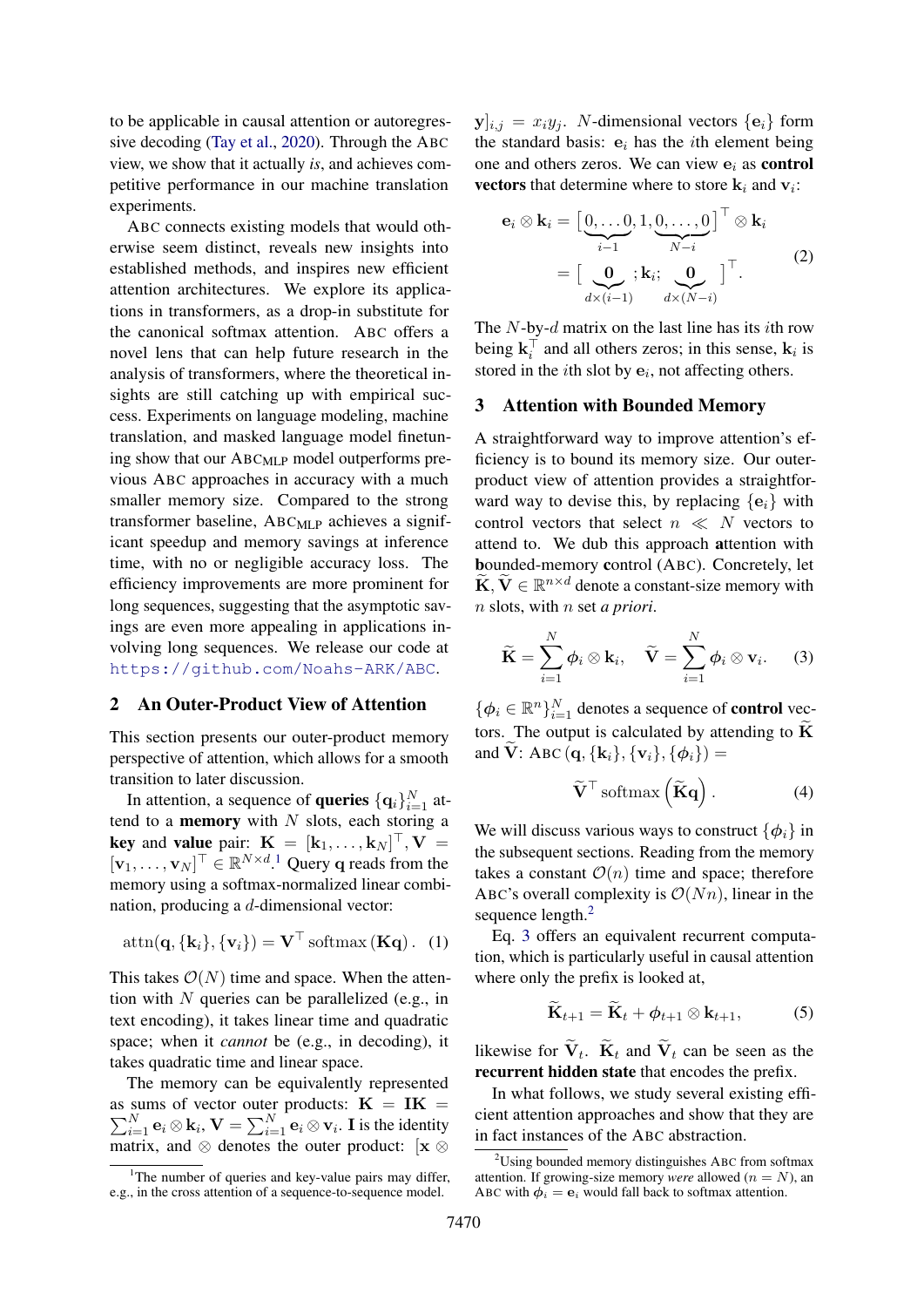### <span id="page-2-2"></span>3.1 Linformer

Linformer [\(Wang et al.,](#page-10-0) [2020b\)](#page-10-0) is an established efficient transformer variant that has proven successful in masked language modeling and text encoding. It assumes fixed-length inputs and learns a low-rank approximation of the attention weights. A learned  $n$ -by-N matrix  $W^{LF}$  down projects the N-by-d dimensional keys and values along the *timestep* dimension, to an *n*-by-*d* memory:  $\widetilde{\mathbf{K}}^{\text{LF}} = \mathbf{W}^{\text{LF}} \mathbf{K}$ ,  $\widetilde{V}^{LF} = W^{LF}V$ ; they are then used for attention computation with Eq. [4.](#page-1-3) This yields a linear complexity in the input length. Linformer is an ABC instance with  $\phi_i^{\text{LF}} = \mathbf{W}_{:,i}^{\text{LF}}$  (*i*th column), and in this sense, it learns a control vector for each position.

Previous works have noted that Linformer *cannot* be efficiently applied in causal attention (Table 1 of [Tay et al.,](#page-10-3) [2020\)](#page-10-3). Indeed, it is less straightforward to avoid mixing future with the past when projecting along the timestep dimension. ABC reveals that, in fact, Linformer *is* applicable in causal attention. Like all ABC models, it admits a linear-complexity recurrent computation (Eq. [5\)](#page-1-4):  $\widetilde{\mathbf{K}}_{t+1}^{\text{LF}} = \widetilde{\mathbf{K}}_t + \phi_{t+1}^{\text{LF}} \otimes \mathbf{k}_{t+1}$ . This confirms ABC's benefits: it reveals new insights about existing models and reassesses their applications and impact. Our experiments show that Linformer achieves competitive performance in machine translation.

### <span id="page-2-3"></span>3.2 Clustering-Based Attention

Improving attention's efficiency with clustering has received an increasing amount of interest [\(Kitaev](#page-9-3) [et al.,](#page-9-3) [2020;](#page-9-3) [Roy et al.,](#page-9-4) [2020;](#page-9-4) [Wang et al.,](#page-10-4) [2020a,](#page-10-4) *inter alia*). ABC bears interesting connections to clustering-based methods. Here we discuss an approach that closely follows [Vyas et al.](#page-10-5) [\(2020\)](#page-10-5), except that it clusters keys and values instead of queries, and only attends to the centroids to reduce the effective context size. Formally, keys and values are grouped into  $n < N$  clusters  $\{\widetilde{\mathbf{k}}_j^{\text{CL}}\}_{j=1}^n$ ,  $\{\widetilde{v}_j^{\text{CL}}\}_{j=1}^n$ .<sup>[3](#page-2-0)</sup> Let an N-by-n binary matrix **M** denote the cluster membership shared between keys and values.  $M_{i,j} = 1$  iff.  $k_i$  is assigned to cluster  $\widetilde{\mathbf{k}}_j^{\text{CL}}$  and  $\mathbf{v}_i$  to  $\widetilde{\mathbf{v}}_j^{\text{CL}}$ . The *j*th centroid for the keys is

$$
\widetilde{\mathbf{k}}_{j}^{\mathrm{CL}} = \sum_{i=1}^{N} \frac{M_{i,j}}{\sum_{\ell=1}^{N} M_{\ell,j}} \mathbf{k}_{i};
$$
\n(6)

likewise for the values. It then attends over the cen-troids using Eq. [4,](#page-1-3) with  $\widetilde{\mathbf{K}}^{CL} = [\widetilde{\mathbf{k}}_1^{CL}, \dots, \widetilde{\mathbf{k}}_n^{CL}]^\top$ 

$$
\sum_{j=1}^{n} \mathbf{e}_{j} \otimes \widetilde{\mathbf{k}}_{j}^{\text{CL}} = \sum_{j=1}^{n} \mathbf{e}_{j} \otimes \sum_{i=1}^{N} \frac{M_{i,j}}{\sum_{\ell=1}^{N} M_{\ell,j}} \mathbf{k}_{i}
$$

$$
= \sum_{i=1}^{N} \left( \sum_{j=1}^{n} \mathbf{e}_{j} \frac{M_{i,j}}{\sum_{\ell=1}^{N} M_{\ell,j}} \right) \otimes \mathbf{k}_{i}.
$$

The last line indicates that this model is an instance of ABC:  $\phi_i = \sum_{j=1}^n (M_{i,j}/\sum_{\ell=1}^N M_{\ell,j}) \mathbf{e}_j$ . The stack of centroids can be seen as the constant-size memory. Putting aside the clustering overhead (i.e., constructing M and computing centroids), it has a linear complexity in the sequence length.

### <span id="page-2-1"></span>3.3 Sliding-Window Attention

In some applications, being able to remove entries from the memory can be beneficial: clearing up older context frees slots for more recent ones, promoting a locality inductive bias. ABC offers the capability to do so, if augmented with an additional matrix multiplication. We use the sliding-window attention as an example.

Attending to the most recent  $n$  input tokens [\(Belt](#page-8-1)[agy et al.,](#page-8-1) [2020;](#page-8-1) [Zaheer et al.,](#page-10-2) [2020;](#page-10-2) [Sukhbaatar](#page-10-6) [et al.,](#page-10-6) [2021,](#page-10-6) *inter alia*) can be seen as a firstin-first-out queue that "pops" out the oldest token while "pushing" in the most recent one:  $\widetilde{\mathbf{K}}_t^{\text{WD}} = [\mathbf{k}_{t-n+1}, ..., \mathbf{k}_t]^\top$ . The pop operation can be achieved by multiplying an  $n$ -by- $n$  upper shift **matrix**:  $U_{i,j} = \delta_{i+1,j}$ , with  $\delta$  being the Kronecker delta (i.e., U has ones only on the superdiagonal and zeros elsewhere). Left-multiplying U against  $\widetilde{\mathbf{K}}_t^{\text{WD}}$  shifts its rows one position up, with zeros appearing in the last:

$$
\mathbf{U}\widetilde{\mathbf{K}}_t^{\text{WD}} = \mathbf{U} \Big[ \underbrace{\mathbf{k}_{t-n+1}, \dots, \mathbf{k}_t}_{n} \Big]^{\top}
$$
\n
$$
= \Big[ \underbrace{\mathbf{k}_{t-n+2}, \dots, \mathbf{k}_{t-1}, \mathbf{k}_t}_{n-1}, \mathbf{0} \Big]^{\top} \in \mathbb{R}^{n \times d}.
$$

Then the most recent token can be put into the slot freed up:  $\mathbf{K}_{t+1}^{\text{WD}} = \mathbf{U} \mathbf{K}_{t}^{\text{WD}} + \mathbf{e}_n \otimes \mathbf{k}_{t+1}$ . U and  $\phi_t = e_n$  ensure a first-in-first-out queue. Dilated and stride convolution patterns [\(Beltagy et al.,](#page-8-1) [2020\)](#page-8-1) can be similarly recovered ([§A.4\)](#page-11-0).

Recurrently multiplying U simulates the discrete pop operation [\(Grefenstette et al.,](#page-9-5) [2015;](#page-9-5) [Joulin and](#page-9-6) [Mikolov,](#page-9-6) [2015;](#page-9-6) [Yogatama et al.,](#page-10-7) [2018\)](#page-10-7) in a differentiable way. This is reminiscent of recurrent neural networks, while in this case U is *never* updated as

<span id="page-2-0"></span><sup>&</sup>lt;sup>3</sup>We use  $\widetilde{\mathbf{k}}_j^{\text{CL}}$  to denote both the *j*th cluster and its centroid.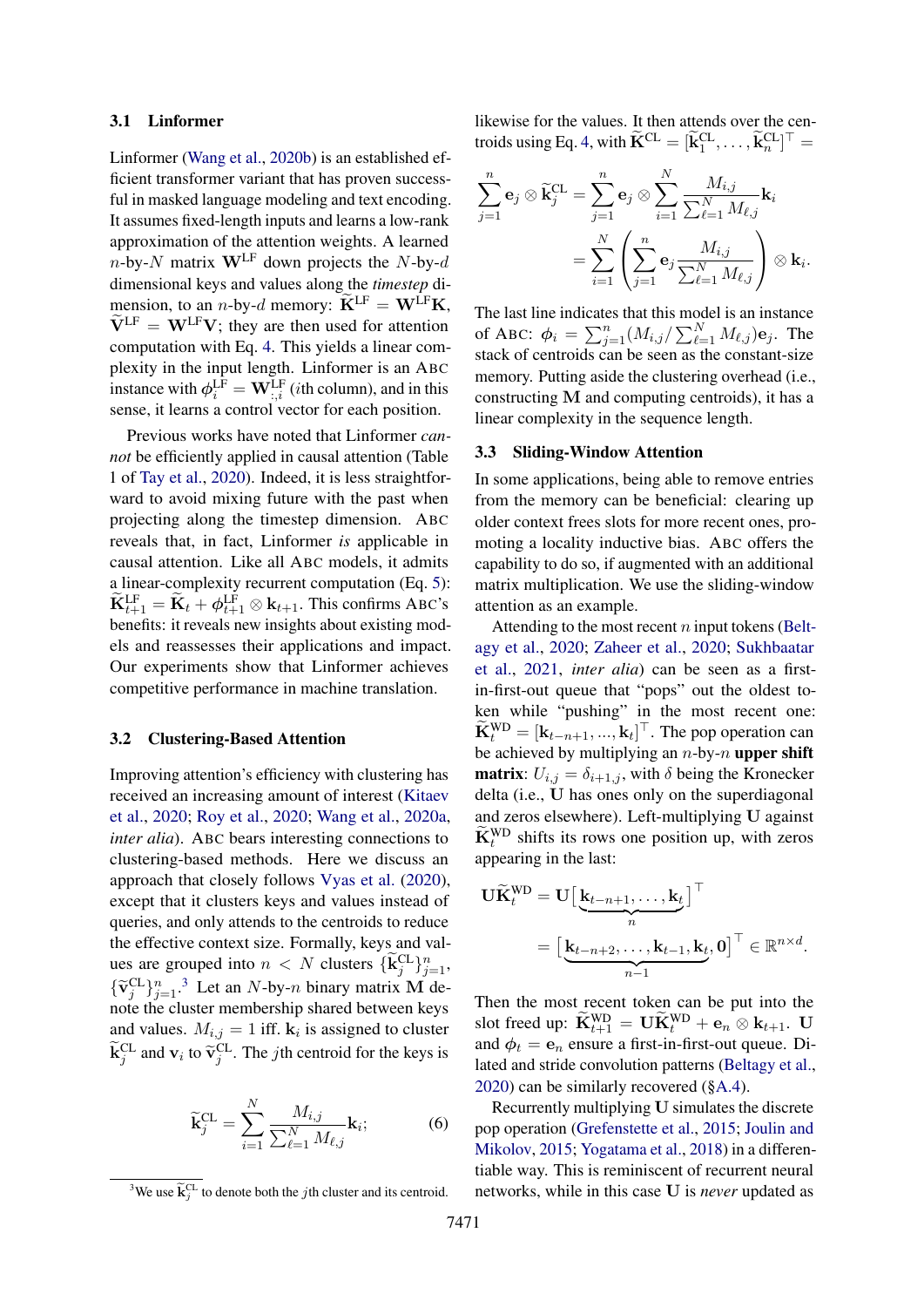parameters. It is exciting to explore learning U, but is beyond the scope of this work.

Discussion. Besides the models discussed above, certain variants of [Rae et al.](#page-9-0) [\(2020\)](#page-9-0) and sparse attention patterns (local-to-global attention; [Beltagy](#page-8-1) [et al.,](#page-8-1) [2020;](#page-8-1) [Zaheer et al.,](#page-10-2) [2020;](#page-10-2) [Ainslie et al.,](#page-8-2) [2020\)](#page-8-2) can also be seen as instances of ABC ([§A\)](#page-11-1). ABC provides a unified perspective of them, and at the same time points out their limitations: their control strategies are context-agnostic. In response to this, in [§4](#page-3-0) we propose to learn a contextualized strategy from data. Table [1](#page-4-0) analyzes various ABC models, and Table [2](#page-4-1) details their complexity.

### <span id="page-3-0"></span>4 Learned Memory Control

The ABC abstraction connects several existing approaches that would otherwise seem distinct. This inspires the design of new architectures. We hypothesize that learning a contextualized strategy can achieve better performance. This section introduces ABC<sub>MLP</sub>. It parameterizes  $\phi$  with a singlelayer multi-layer perceptron (MLP) that takes as input the token's representation  $x_i$ , and determines which slots to write it into and how much.

$$
\boldsymbol{\alpha}_i = \exp\left(\mathbf{W}_{\boldsymbol{\phi}}\mathbf{x}_i\right), \quad \boldsymbol{\phi}_i = \boldsymbol{\alpha}_i \middle/ \sum_{j=1}^N \boldsymbol{\alpha}_j. \quad (7)
$$

Matrix  $W_{\phi}$  is learned. exp is an elementwise activation function. The motivation is to allow for storing a "fractional" (but *never* negative) amount of input into the memory.[4](#page-3-1) Using a non-negative activation, however, has a drawback: the scales of  $\sum_i \phi_i \otimes \mathbf{k}_i$  and  $\sum_i \phi_i \otimes \mathbf{v}_i$  would grow with the sequence lengths, making training less stable. To overcome this, we divide  $\alpha_i$  vectors by their sum. This functions as normalization and aims to offset the impact of varying sequence lengths.<sup>[5](#page-3-2)</sup> It admits the recurrent computation graph as in Eq. [5,](#page-1-4) and has a linear complexity in the sequence length.

A key design choice of ABC<sub>MLP</sub> is that its  $\phi_i$ depends *only* on current input  $x_i$ . This helps  $(1)$ keep the recurrent computation efficient in practice [\(Lei et al.,](#page-9-7) [2018\)](#page-9-7), and (2) make it applicable in not only encoder self-attention and cross attention, but also causal attention. Concurrently to this work, [Goyal et al.](#page-9-8) [\(2021\)](#page-9-8) and [Ma et al.](#page-9-9) [\(2021\)](#page-9-9) also proposed methods to learn contextualized control. They compute  $\phi_i$  from *previous* layer's memory, revealing the full sequence to the control vectors. As a result, these two approaches are *unsuitable* for causal attention.<sup>[6](#page-3-3)</sup>

ABCMLP, as other ABC models, can be used as a drop-in replacement for the canonical softmax attention, and we apply its multihead variant in transformers. With proper parameter sharing, the number of additional parameters  $ABC_{MLP}$  incurs is small: inspired by [Wang et al.](#page-10-0) [\(2020b\)](#page-10-0), we tie ϕ-MLP's parameters across different layers, which adds less than 1% parameters to the models.

ABCMLP: context-agnostic then contextdependent attention. We now dissect  $ABC_{MLP}$ and show that it can be seen as a cascade of two attention mechanisms: one with a learned context-agnostic "pseudo query" followed by one with a context-dependent query. Our analysis starts with a one-dimensional example; the conclusion generalizes to higher-dimensional cases.

<span id="page-3-5"></span><span id="page-3-4"></span>Example 1. Consider ABC<sub>MLP</sub> with a *single* memory slot  $(n = 1)$ . It is parameterized with a learned vector  $\mathbf{w}_{\phi}$ , and  $\phi_i = \exp(\mathbf{w}_{\phi} \cdot \mathbf{x}_i) / \sum_{j=1}^{N} \exp(\mathbf{w}_{\phi} \cdot \mathbf{x}_j)$  $(\mathbf{x}_j)$ . Since  $\phi_i$  is a scalar here,  $\phi_i \otimes \mathbf{k}_i = \phi_i \mathbf{k}_i^{\top}$ .

$$
\tilde{\mathbf{K}}^{\top} = \sum_{i=1}^{N} (\phi_i \otimes \mathbf{k}_i)^{\top} \n= \sum_{i=1}^{N} \frac{\exp(\mathbf{w}_{\phi} \cdot \mathbf{x}_i)}{\sum_{j=1}^{N} \exp(\mathbf{w}_{\phi} \cdot \mathbf{x}_j)} \mathbf{k}_i \n= \text{attn} (\mathbf{w}_{\phi}, {\mathbf{x}_i}_{i=1}^{N}, {\mathbf{k}_i}_{i=1}^{N}).
$$

In other words,  $\widetilde{\mathbf{K}}$  uses  $\mathbf{w}_{\phi}$  as a "pseudo-query" to attend to  $\{x_i\}$  and  $\{k_i\}$ . Likewise,  $\tilde{V}^{\top}$  =  $\text{attn}(\mathbf{w}_{\phi}, {\{\mathbf{x}_i\}}_{i=1}^N, {\{\mathbf{v}_i\}}_{i=1}^N)$ . Despite its similarity to the standard softmax attention, Example [1](#page-3-4) has a more efficient linear complexity in sequence lengths.  $w_{\phi}$ 's being context-independent is the key to the savings. Table [2](#page-4-1) details its complexity.

Example [1'](#page-3-4)s conclusion generalizes to higherdimensional cases: the jth dimension of  $\{\phi_i\}$  attends to  $\{x_i\}$  and  $\{k_i\}$  using the *j*th row of  $W_{\phi}$ as the context-independent pseudo-query;  $n$  such attention mechanisms run in parallel, stacking the

<span id="page-3-2"></span><span id="page-3-1"></span><sup>4</sup>We experiment with other activations in [§C.2.](#page-12-0)

<sup>&</sup>lt;sup>5</sup>Here encoder self-attention or cross attention is assumed, and the normalization sums over the entire sequence. Causal attention is slightly different, normalizing by the sum over the prefix instead:  $\phi_i = \alpha_i / \sum_{j=1}^i \alpha_j$ . This does *not* require access to future tokens. [§B.1](#page-12-1) details a linear complexity computation graph of causal  $\phi_i$ .

<span id="page-3-3"></span> ${}^{6}$ Both are instances of ABC ([§A.5\)](#page-11-2). [Ma et al.](#page-9-9) [\(2021\)](#page-9-9) resorts to a variant of [Katharopoulos et al.](#page-9-10) [\(2020\)](#page-9-10) for causal attention.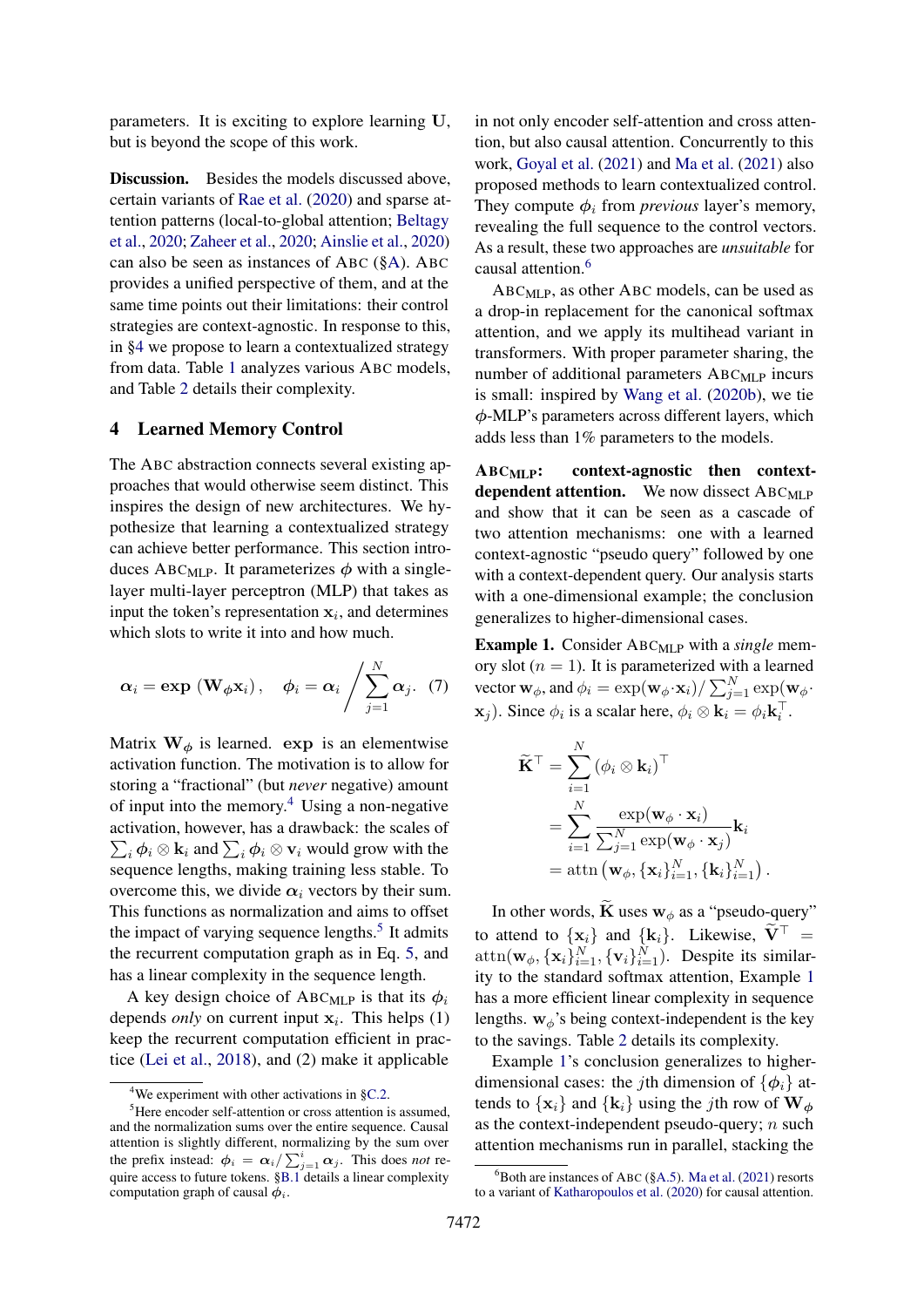<span id="page-4-0"></span>

| <b>Model</b>            | <b>Section</b> | $\boldsymbol{\varphi}_t$                                                                                                                       | <b>Mem.</b> Control                                                                                 |
|-------------------------|----------------|------------------------------------------------------------------------------------------------------------------------------------------------|-----------------------------------------------------------------------------------------------------|
| Sliding-window          | 83.3           | $e_n$                                                                                                                                          | $\mathbf{K}_{t+1} = \mathbf{U}\mathbf{K}_t + \boldsymbol{\phi}_{t+1} \otimes \mathbf{k}_{t+1}$      |
| Linformer               | §3.1           | $\mathbf{W}_{\cdot t}^{\rm LF}$                                                                                                                |                                                                                                     |
| L <sub>2G</sub> Pattern | §A.1           | $\mathbf{e}_i$ if $\mathbf{x}_t$ is the <i>i</i> th global token                                                                               |                                                                                                     |
| ABCRD                   | §A.2           | ${\bf e}_{i_t}$ , where $i_t \sim \text{unif} \{1, n\}$                                                                                        | $\widetilde{{\bf K}}_{t+1} = \widetilde{{\bf K}}_t + \boldsymbol{\phi}_{t+1} \otimes {\bf k}_{t+1}$ |
| Comp. Trans.            | §A.3           | ${\bf e}_{\lfloor nt/N\rfloor}$                                                                                                                |                                                                                                     |
| Clustering              | §3.2           | $\sum_{j=1}^n \left( M_{t,j} / \sum_{\ell=1}^N M_{\ell,j} \right) \mathbf{e}_j$                                                                |                                                                                                     |
| $ABC_{MLP}$             | §4             | $\exp\left(\hat{\mathbf{W}}_{\boldsymbol{\phi}}\mathbf{x}_t\right) / \sum_{i=1}^t \exp\left(\mathbf{W}_{\boldsymbol{\phi}}\mathbf{x}_t\right)$ |                                                                                                     |

<span id="page-4-1"></span>Table 1: A comparison of different ABC models. N denotes the sequence length, and n the memory size.  $\phi_t$  denotes the memory control vector for  $\mathbf{k}_t$  and  $\mathbf{v}_t$ , and unif is the discrete uniform distribution.

|                   |                  | <b>Time Complexity</b> |                    | <b>Space Complexity</b> |                  |                    |
|-------------------|------------------|------------------------|--------------------|-------------------------|------------------|--------------------|
| Model             |                  | Mem. Per Query Overall |                    |                         | Mem. Per Query   | <b>Overall</b>     |
| Softmax Attention |                  | $\mathcal{O}(N)$       | $\mathcal{O}(N^2)$ | $\sim 100$              | $\mathcal{O}(N)$ | $\mathcal{O}(N^2)$ |
| ABC               | $\mathcal{O}(N)$ | $\mathcal{O}(n)$       | $\mathcal{O}(nN)$  | $\mathcal{O}(n)$        | $\mathcal{O}(n)$ | $\mathcal{O}(nN)$  |

Table 2: ABC's time and space complexity in sequence length against the softmax attention's. "Mem." indicates the time and space needed for calculating and storing memory  $\tilde{K}$ ,  $\tilde{V}$ . N denotes the sequence length, and n the memory size. The time complexity analysis assumes that the softmax attention *cannot* be parallelized across the queries. In practice, this is common in autoregressive decoding or for long sequences where the accelerators (e.g., GPUs) do not have enough threads to fully parallelize softmax attention's computation across different queries.

results into *n*-by-*d* memory  $\tilde{K}$  and  $\tilde{V}$ . Intuitively, it is the "real queries"  $\{q_i\}$  that encode "what information is useful for the prediction task." Without access to them, ABC<sub>MLP</sub> summarizes the input for n times using different pseudo-queries, aiming to preserve enough information in the memory for onward computation. The attention output is calculated with the context-dependent real queries using Eq. [4.](#page-1-3) [§B.2](#page-12-2) presents a detailed derivation.

Connections to other prior works. Although starting from distinct motivations,  $ABC_{MLP}$  closely relates to hierarchical attention (HA; [Yang et al.,](#page-10-8) [2016\)](#page-10-8). HA summarizes the context into higherlevel representations with a cascade of attention mechanisms, e.g., words to sentences, and then to documents.  $ABC_{MLP}$  applies two types of attention. The first learns context-agnostic pseudo-queries and attends to the same sequence for  $n$  times in parallel, while the second retrieves from the memory with real queries. HA, in contrast, summarizes non-overlapping segments at each level.

The learned pseudo-queries closely relate to the inducing point method in set attention (ISA; [Lee](#page-9-11) [et al.,](#page-9-11) [2019\)](#page-9-11). ISA applies a non-linear feedforward network between a cascade of two attention modules. This precludes the outer-product memory computation and efficient recurrences in ABC.

Another line of work "linearizes" attention through kernel tricks and also applies bounded memory: their feature map dimensions are analogous to memory sizes. They substitute the softmax with approximations [\(Peng et al.,](#page-9-12) [2021;](#page-9-12) [Choromanski et al.,](#page-8-3) [2021\)](#page-8-3), heuristically designed [\(Katharopoulos et al.,](#page-9-10) [2020;](#page-9-10) [Schlag et al.,](#page-9-13) [2021\)](#page-9-13), or learned [\(Kasai et al.,](#page-9-14) [2021b\)](#page-9-14) functions. ABCMLP keeps the softmax, but over a smaller constant-sized context. This can be useful in practice: (1) ABC provides a unified perspective of several efficient attention methods, allowing for borrowing from existing wisdom to design new architectures; (2) it draws a close analogy to the canonical softmax attention, and is better-suited as its drop-in substitute in various application settings, as we will show in the experiments; (3) empirically, we find that ABC<sub>MLP</sub> can get away with a much smaller memory size to retain the accuracy. [Peng](#page-9-12) [et al.](#page-9-12) [\(2021\)](#page-9-12) and [Schlag et al.](#page-9-13) [\(2021\)](#page-9-13) use gating to promote recency bias. The same technique is equally applicable in ABC models.

The learned contextualized memory control is reminiscent of the content-based addressing in neu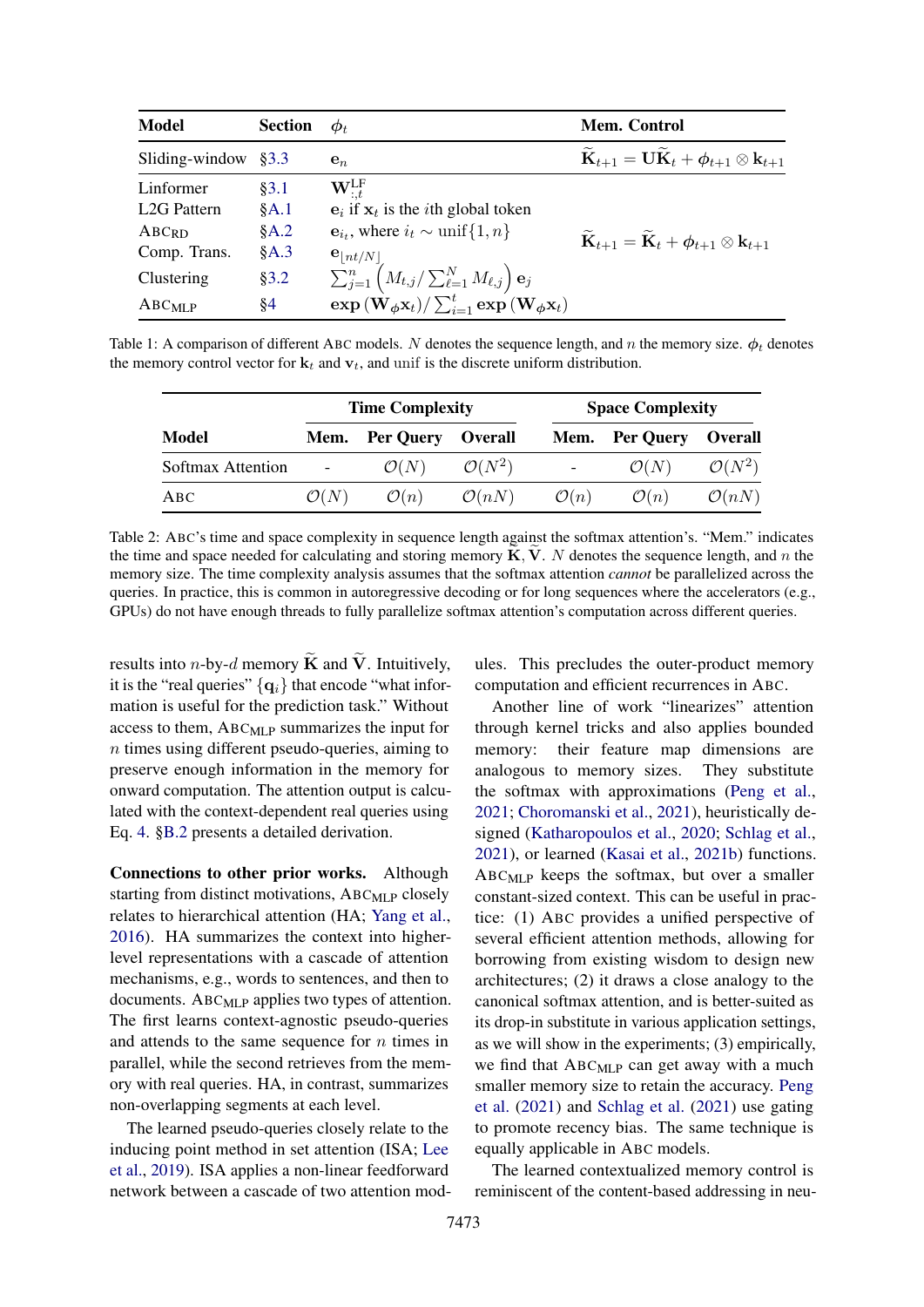ral Turing machines (NTM; [Graves et al.,](#page-9-15) [2014\)](#page-9-15). ABC<sub>MLP</sub> computes the control vectors  $\{\phi_i\}$  as a function of the input, but *not* of the memory as in NTM. This ensures that the control vectors at different timesteps can be computed in parallel, improving the time efficiency in practice [\(Lei et al.,](#page-9-7) [2018;](#page-9-7) [Peng et al.,](#page-9-16) [2018\)](#page-9-16). Analogies between memory and neural architectures are also made by other previous works [\(Hochreiter and Schmidhuber,](#page-9-17) [1997;](#page-9-17) [Weston et al.,](#page-10-9) [2015;](#page-10-9) [Le et al.,](#page-9-18) [2020,](#page-9-18) *inter alia*).

### 5 Experiments

We evaluate ABC models on language modeling ([§5.1\)](#page-5-0), sentence-level and document-level machine translation ([§5.2\)](#page-5-1), and masked language model finetuning ([§5.3\)](#page-6-0). Dataset statistics and implementation details are summarized in [§C.](#page-12-3)

# <span id="page-5-0"></span>5.1 Language Modeling

Setting. We experiment with WikiText-103, sampled text from English Wikipedia [\(Merity et al.,](#page-9-19) [2017\)](#page-9-19). The BASE model with standard softmax attention is the strong transformer-based language model by [Baevski and Auli](#page-8-4) [\(2019\)](#page-8-4). We compare the following ABC variants, which build on BASE, but replace the softmax attention with linearcomplexity bounded-memory attention alternatives while keeping other components the same.

- ABC<sub>MLP</sub>, as described in [§4,](#page-3-0) learns a contextualized exp-MLP as the  $\phi$  function.
- Linformer ([§3.1;](#page-2-2) [Wang et al.,](#page-10-0) [2020b\)](#page-10-0).
- ABC<sub>RD</sub> stores each token in a randomly-selected memory slot with  $\phi_t = e_{i_t}$ ,  $i_t$  is uniformly drawn from  $\{1, \ldots, n\}$  at each time step. This helps us quantify the differences between random and learned bounded-memory controls.

We consider two model size settings:

- 16 layers [\(Baevski and Auli,](#page-8-4) [2019\)](#page-8-4). All models have around ∼242M parameters. They train with 512-token segments, and evaluate with 0 or 480 context sizes: a 0- or 480- length prefix precedes each evaluation segment.
- 32 layers [\(Kasai et al.,](#page-9-14) [2021b\)](#page-9-14). All models have ∼484M parameters. This setting applies layer dropout [\(Fan et al.,](#page-8-5) [2020\)](#page-8-5), and evaluates with a 256 context size. It aims to compare  $ABC_{MLP}$  to several kernel-based efficient attention variants: ELU [\(Katharopoulos et al.,](#page-9-10) [2020\)](#page-9-10), RFA [\(Peng](#page-9-12) [et al.,](#page-9-12) [2021\)](#page-9-12), and T2R [\(Kasai et al.,](#page-9-14) [2021b\)](#page-9-14).

Results. Table [3a](#page-5-2) compares ABC variants using [Baevski and Auli](#page-8-4) [\(2019\)](#page-8-4)'s 16-layer setting. Among

<span id="page-5-2"></span>

|                            |                  |              | Dev.         | <b>Test</b>  |              |
|----------------------------|------------------|--------------|--------------|--------------|--------------|
| Model                      | $\boldsymbol{n}$ |              | 480          |              | 480          |
| BASE                       |                  | 19.8         | 18.4         | 20.5         | 19.0         |
| Linformer<br>ABCRD         | 64<br>64         | 26.5<br>23.2 | 27.1<br>22.3 | 27.2<br>24.0 | 30.7<br>23.1 |
| $ABC_{MLP}$<br>$ABC_{MLP}$ | 32<br>64         | 21.2<br>20.4 | 19.7<br>18.9 | 21.9<br>21.1 | 20.5<br>19.5 |

(a) 16-layer setting. 0/480 indicate evaluation context sizes.

| Model          | $\boldsymbol{n}$ | Dev. | Test |
|----------------|------------------|------|------|
| $\dagger$ BASE |                  | 17.9 | 18.5 |
| †ELU           | 128              | 22.0 | 22.8 |
| <b>†RFA</b>    | 32               | 20.4 | 21.3 |
| T2R            | 32               | 20.1 | 20.8 |
| $ABC_{MLP}$    | 32               | 19.2 | 19.9 |

(b) 32-layer setting. A 256-length context is used at evaluation time. † numbers are due to [Kasai et al.](#page-9-14) [\(2021b\)](#page-9-14).

Table 3: WikiText-103 language modeling perplexity (lower is better).  $n$  denotes the memory size. Bold numbers perform the best among linear-complexity models.

ABC models,  $ABC_{MLP}$  achieves the best performance for both context sizes. With a memory size  $n = 64$ , ABC<sub>MLP</sub> outperforms both Linformer and  $ABC_{RD}$  by more than 2.9 test perplexity; and the gap is larger with the longer 480-length context: more than 3.6 test perplexity. ABC<sub>MLP</sub>-32 outperforms its larger-memory ABC counterparts by more than 2.1 test perplexity. These results confirm  $ABC_{MLP}$ 's advantages of using a contextualized strategy. Surprisingly, Linformer *underperforms* ABCRD, and its performance drops with the larger 480-length context window. This suggests that, while successful in text encoding, Linformer's position-based strategy is a suboptimal design choice for causal attention, at least for long context. All ABC models *underperform* the BASE, with  $ABC_{MLP}$ -64 having the smallest gap of 0.5 perplexity. ABCMLP-32 outperforms kernel-based methods by more than 0.9 test perplexity, using [Kasai et al.](#page-9-14) [\(2021b\)](#page-9-14)'s 32-layer setting (Table [3b\)](#page-5-2).

### <span id="page-5-1"></span>5.2 Machine Translation

Datasets. To assess their performance over various output lengths, we compare ABC models on sentence- and document- level machine translation. • Sentence-level translation with WMT14 EN-DE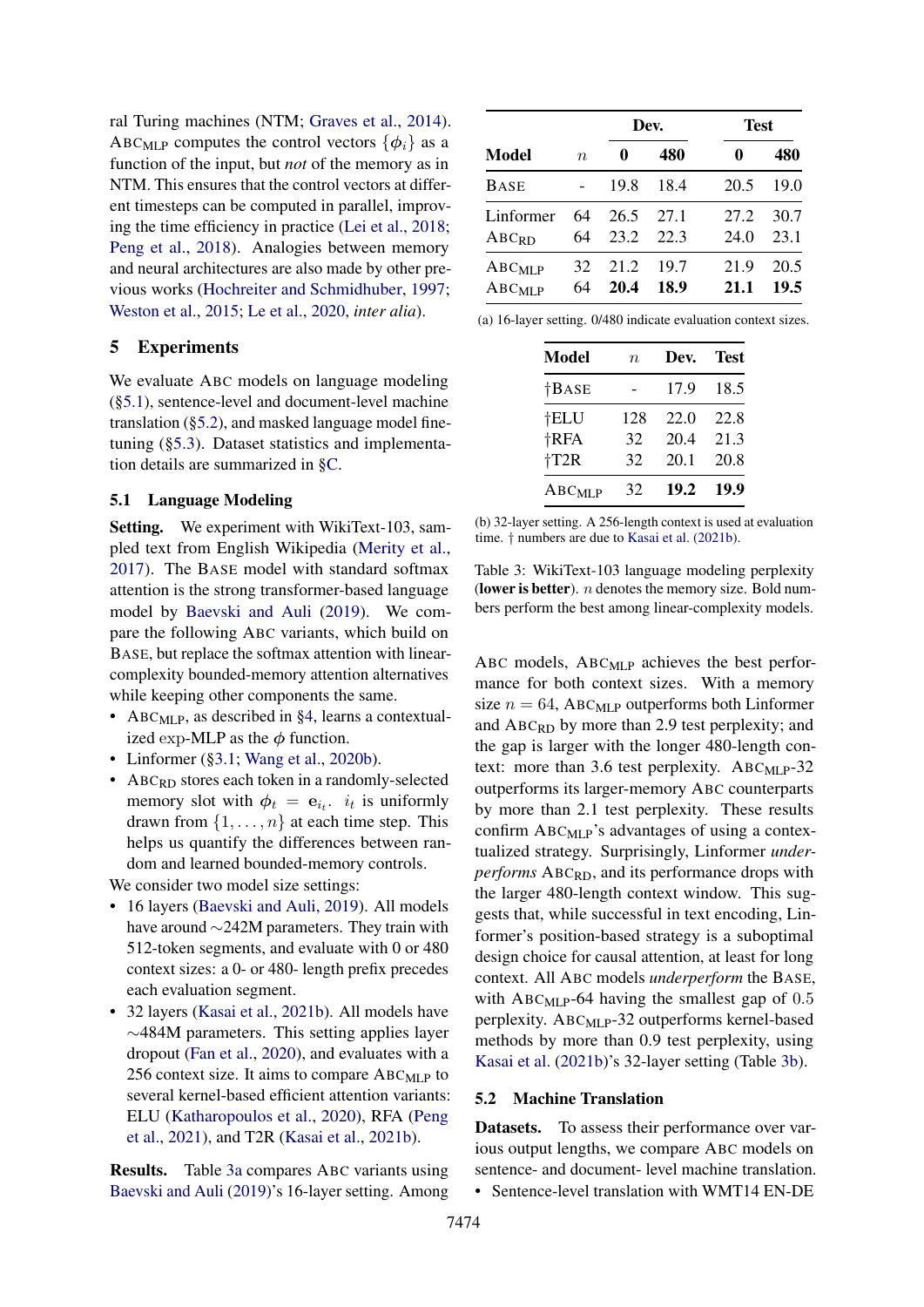<span id="page-6-1"></span>

| Model             | Cross $n$ | Causal $n$ | <b>BLEU</b> |
|-------------------|-----------|------------|-------------|
| <b>BASE</b>       |           |            | 27.2        |
| ABC <sub>RD</sub> | 32        | 32         | 25.7        |
| ABCRD             | 64        | 64         | 26.2        |
| Linformer         | 32        | 32         | 26.6        |
| Linformer         | 64        | 64         | 26.7        |
| $ABC_{MLP}$       | 32        | 8          | 27.1        |
| $ABC_{MLP}$       | 32        | 32         | 27.3        |

(a) Bolded number outperforms BASE.

| Model       | $\boldsymbol{\Gamma}$ cross $n$ | Causal $n$ | - BLEU |
|-------------|---------------------------------|------------|--------|
| <b>BASE</b> |                                 |            | 39.9   |
| Linformer   | 128                             | 64         |        |
| $ABC_{RD}$  | 128                             | 64         | 38.6   |
| $ABC$ MLP   | 128                             | 64         | 39.7   |

(b) Linformer fails to converge even with multiple random seeds. Bold number performs the best among ABC models.

Table 4: Machine translation test SacreBLEU. Left: sentence-level translation with WMT14 EN-DE; right: document-level translation with IWSLT14 ES-EN.

[\(Bojar et al.,](#page-8-6) [2014\)](#page-8-6). The preprocessing and data splits follow [Vaswani et al.](#page-10-1) [\(2017\)](#page-10-1).

• Document-level translation with IWSLT14 ES-EN [\(Cettolo et al.,](#page-8-7) [2014\)](#page-8-7). We use [Miculicich](#page-9-20) [et al.](#page-9-20) [\(2018\)](#page-9-20)'s data splits and preprocessing. Following standard practice [\(Voita et al.,](#page-10-10) [2019\)](#page-10-10), a 4-sentence sliding window is used to create the dataset, i.e., each instance has 4 sentences.

Setting. We compare ABC variants as in [§5.1.](#page-5-0) [§C.2](#page-12-0) further compares to the clustering-based ([§3.2\)](#page-2-3) and sliding-window ([§3.3\)](#page-2-1) ABC variants.

The BASE model they build on is our implementation of transformer-base [\(Vaswani et al.,](#page-10-1) [2017\)](#page-10-1). ABC variants replace decoder cross attention and causal attention with bounded-memory attention, while keeping softmax attention for the encoder, since its overhead is much less significant [\(Kasai](#page-9-21) [et al.,](#page-9-21) [2021a\)](#page-9-21); other components are kept the same. [§C.2](#page-12-0) studies a model that replaces *all* softmax attention with ABCMLP. It performs on par with BASE, confirming ABC<sub>MLP</sub>'s broad applicability in various application scenarios. We evaluate with SacreBLEU [\(Post,](#page-9-22) [2018\)](#page-9-22).

Results. Table [4a](#page-6-1) summarizes sentence-level machine translation results on the WMT14 EN-DE test set. Overall  $ABC_{MLP}$  performs on par with BASE, with either 32-32 cross-causal memory sizes or 32- 8. Even with smaller memory sizes, it outperforms other ABC variants by more than 1.1 BLEU. Differently from the trend in the language modeling experiment ( $\S$ 5.1), Linformer outperforms ABC<sub>RD</sub> by more than 0.5 BLEU. We attribute this to the smaller sequence lengths of this dataset.  $ABC_{MLP}$ outperforms other ABC models by more than 0.4 BLEU, even with smaller memory sizes.

The trend is similar on document-level translation with IWSLT14 ES-EN (Table [4b\)](#page-6-1), except that ABCMLP slightly *underperforms* BASE by 0.2 BLEU. This suggests that even with longer sequences, ABCMLP is effective despite its bounded memory size. Linformer fails to converge even with multiple random seeds, suggesting the limitations of its purely position-based strategy in tasks involving decoding varying-length text.

# <span id="page-6-0"></span>5.3 Masked Language Model Finetuning

Setting. We compare the ABC variants as in [§5.1.](#page-5-0) It is interesting to pretrain ABC from scratch, but we lack the resources to do so. Instead, we warm-start from a pretrained RoBERTa-base [\(Liu](#page-9-23) [et al.,](#page-9-23) [2019\)](#page-9-23) trained with the softmax transformer, swap its attention with ABC variants, and continue pretraining with the masked language modeling (MLM) objective on a concatenation of BookCorpus [\(Zhu et al.,](#page-10-11) [2015\)](#page-10-11), English Wikipedia, Open-WebText [\(Gokaslan and Cohen,](#page-8-8) [2019\)](#page-8-8), and Real-News [\(Zellers et al.,](#page-10-12)  $2019$ ).<sup>[7](#page-6-2)</sup> Then the models are finetuned and evaluated on downstream classification datasets from the the GLUE benchbark [\(Wang](#page-10-13) [et al.,](#page-10-13) [2019\)](#page-10-13). This is an appealing setting, since it avoids reinvesting the huge amounts of resources already put into pretraining.[8](#page-6-3)

Results. Table [5](#page-7-0) compares downstream text classification performance. BASE indicates a baseline that continues pretraining RoBERTa-base on our data.[9](#page-6-4) Following standard practice, we report development accuracy. Linformer achieves competitive

<span id="page-6-2"></span><sup>7</sup>Our data differs from RoBERTa's, which we do *not* have access to. We replace CC-News [\(Nagel,](#page-9-24) [2016\)](#page-9-24) with RealNews, and drop Stories [\(Trinh and Le,](#page-10-14) [2018\)](#page-10-14), whose public access is broken at the time of this work.

<span id="page-6-3"></span><sup>8</sup> In preliminary experiments, we explored swapping in ABC, and then directly finetuning on downstream tasks *without* continued MLM pretraining; all models fail.

<span id="page-6-4"></span><sup>9</sup>BASE slightly *underperforms* RoBERTa-base. This could be due to overfitting, or the pretraining data discrepancy.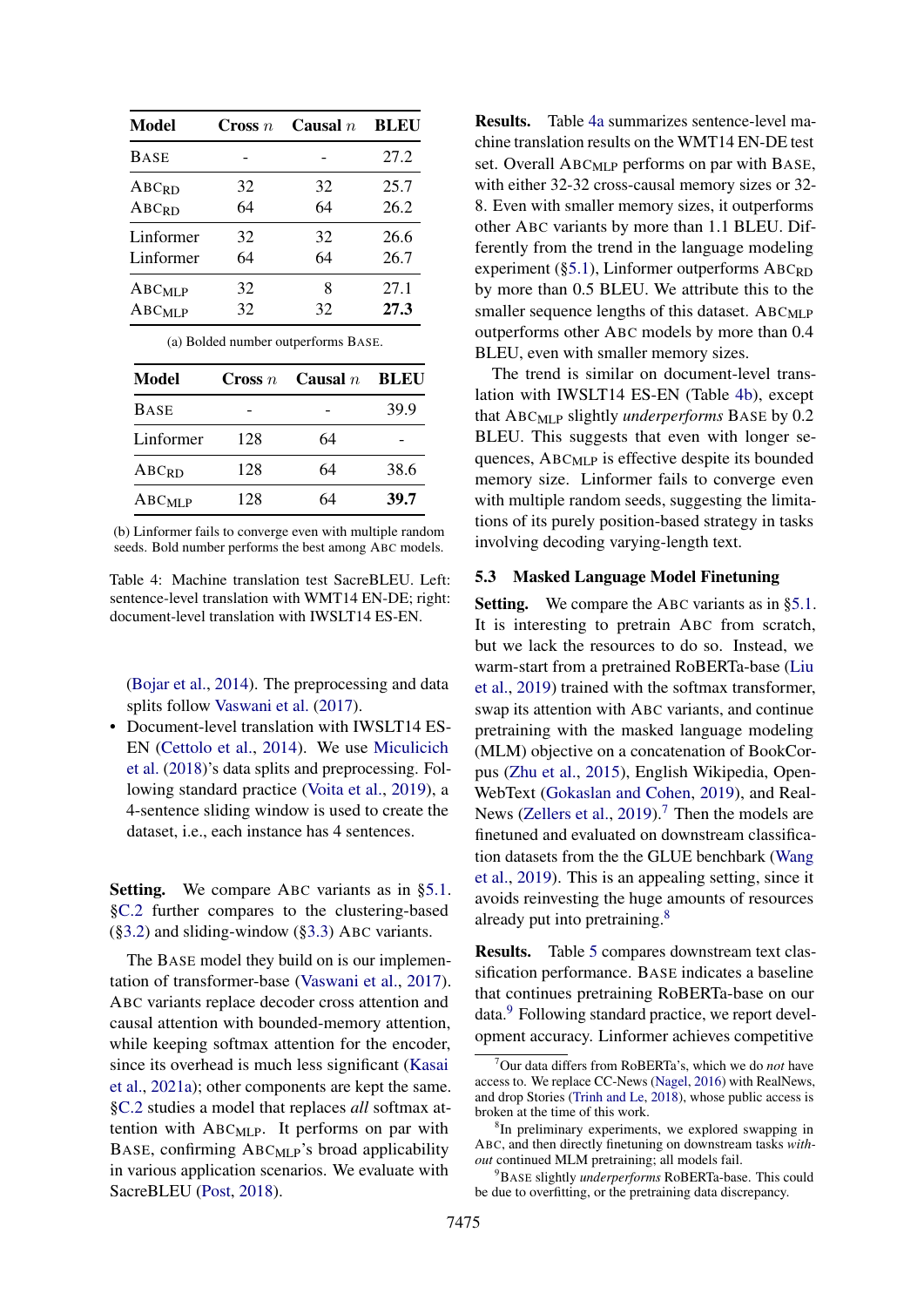<span id="page-7-0"></span>

| Model               |                     | n MNLI QNLI QQP SST Avg. |                          |                     |  |
|---------------------|---------------------|--------------------------|--------------------------|---------------------|--|
| <b>BASE</b>         | $\omega_{\rm{max}}$ |                          | 87.2 92.4 91.7 94.3 91.4 |                     |  |
| Linformer $64$ 85.3 |                     |                          |                          | 91.8 90.8 92.4 90.1 |  |
| Linformer 128       |                     | 86.1                     |                          | 91.9 91.4 93.7 90.8 |  |
| $ABC_{MLP}$         |                     | 64 85.6                  |                          | 91.8 91.7 93.8 90.7 |  |
| $ABC_{MLP}$         |                     | 128 87.1                 |                          | 92.6 91.8 94.4 91.5 |  |

Table 5: Text classification development set accuracy. All models continue pretraining RoBERTa-base on our data with the MLM objective. Bold numbers perform the best among ABC models, and underlined ones perform on par with or better than BASE.

performance, aligned with [Wang et al.](#page-10-0) [\(2020b\)](#page-10-0)'s results. ABC<sub>MLP</sub> outperforms Linformer, and performs on par with or better than BASE, affirming the benefits of using contextualized memory organization in MLM. ABC<sub>RD</sub> fails to converge in continued pretraining even with multiple seeds.

Based on the above results, we think  $ABC_{MLP}$ can achieve competitive performance when pretrained from scratch, just as Linformer does [\(Wang](#page-10-0) [et al.,](#page-10-0) [2020b\)](#page-10-0). Further empirical exploration is beyond our budget and left for future work.

### 6 Analysis

Decoding efficiency over varying sequence lengths. ABC's efficiency gains can be more prominent for long sequences. We study  $ABC_{MLP}$ 's decoding overhead with varying sequence lengths. Following [Kasai et al.](#page-9-14) [\(2021b\)](#page-9-14), we consider a sequence-to-sequence generation experiment. Three linear-complexity models are compared: RFA (with 256/128 cross/causal memory sizes; [Peng et al.,](#page-9-12) [2021\)](#page-9-12), T2R (32/4; [Kasai et al.,](#page-9-14) [2021b\)](#page-9-14), and  $ABC_{MLP}$  (32/8). The sizes are chosen to maximize efficiency *without* accuracy drop. T2R needs to be finetuned from a pretrained transformer to match its performance, while others don't.

All linear-time models achieve consistent decoding speed for different lengths (Figure [1a\)](#page-7-1), substantially outpacing the softmax attention baseline, especially for long sequences. In particular, ABCMLP decodes ∼1.25 times faster than RFA, another competitive model that can match transformer's accuracy *without* a warm start from a pretrained model. This can be attributed to the fact that  $ABC_{MI,P}$  achieves similar accuracy with a much smaller memory. T2R's memory sizes are similar to ABCMLP's, but it decodes about 20% faster.

<span id="page-7-1"></span>

Figure 1: Sequence-to-sequence decoding speed (top) and memory consumption (bottom) varying sequence lengths. Greedy decoding is used, with batch size 16.

This is because it does *not* compute the softmax when calculating attention output, while  $ABC_{MLP}$ does (Eq. [4\)](#page-1-3). These results show that  $ABC_{MLP}$  is an appealing modeling choice for decoding tasks, especially when training from scratch is desired.

ABCMLP also achieves significant savings in terms of memory overhead (Figure [1b\)](#page-7-1).  $ABC_{MLP}$ , RFA, and T2R's curves are similar.

Text encoding efficiency. We compare the efficiency of ABCMLP against softmax attention and Linformer when used as text encoders. The models' sizes mirror those in the MLM experiment ([§5.3\)](#page-6-0). Table [6](#page-8-9) summarizes inference time and memory overhead with 512-length inputs, batch size 16. Both  $ABC_{MLP}$  and Linformer achieve inference speed gains and memory savings over BASE. Linformer is faster, since its linear projection is cheaper to compute than  $ABC_{MLP}$ 's MLP. Inference speed is measured on the same V100 GPU. The trend in memory overhead is similar.

Although ABC<sub>MLP</sub> slightly underperforms Linformer in terms of inference speed, it can be a more appealing architectural choice in practice: in all of our 5 experiments, ABCMLP outperforms other ABC models in accuracy. Linformer, in contrast, fails to converge or yields sub-optimal performance on some tasks. This confirms its flexibility and ap-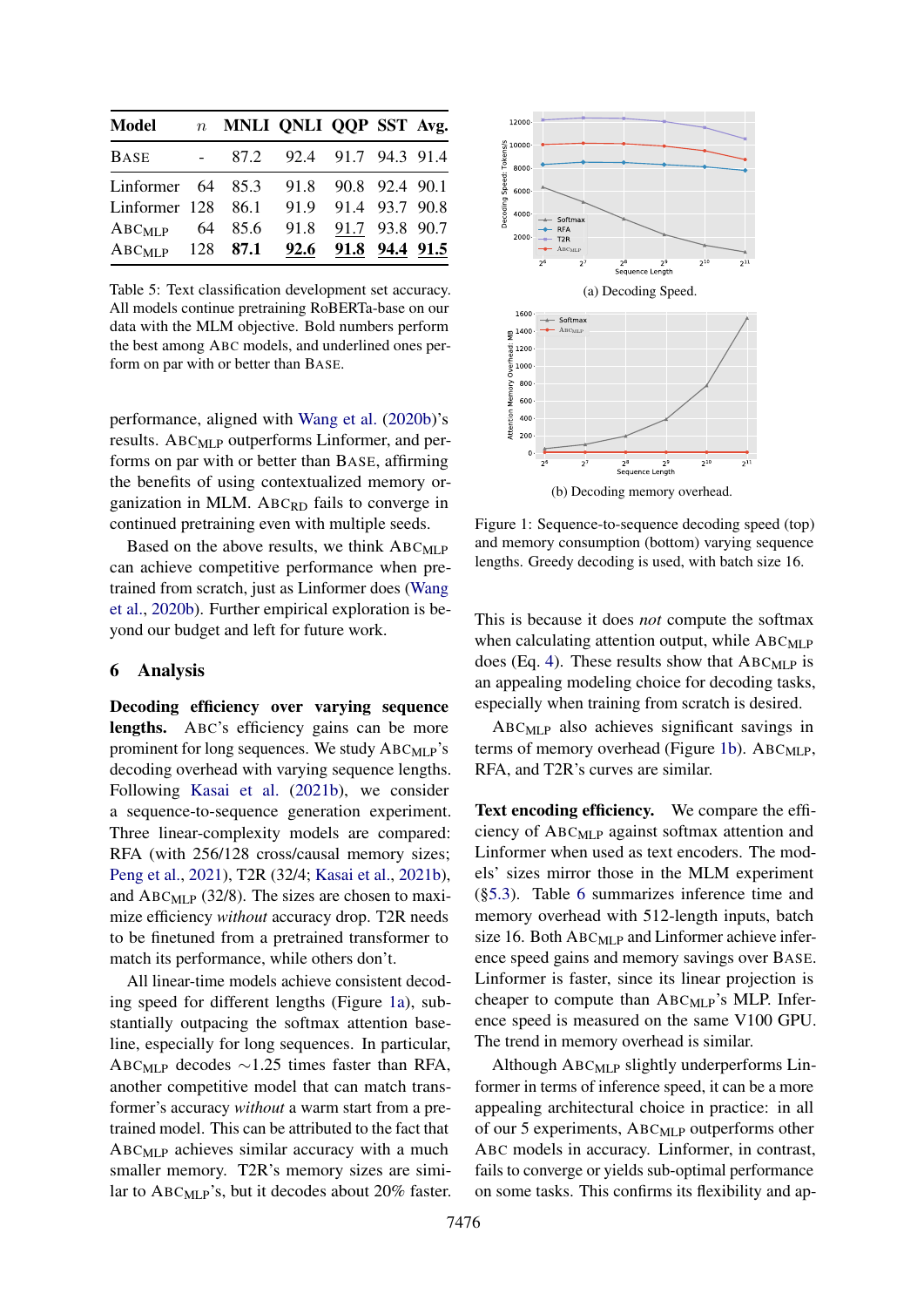<span id="page-8-9"></span>

|                                                                        |                                                          |    | BASE Linformer ABC <sub>MLP</sub> |    |       |  |
|------------------------------------------------------------------------|----------------------------------------------------------|----|-----------------------------------|----|-------|--|
| $\boldsymbol{n}$                                                       |                                                          | 64 | - 128                             | 64 | - 128 |  |
| <b>Speed</b>                                                           | $1.0 \times 1.7 \times 1.5 \times 1.5 \times 1.3 \times$ |    |                                   |    |       |  |
| <b>Memory</b> $1.0 \times 0.5 \times 0.6 \times 0.5 \times 0.6 \times$ |                                                          |    |                                   |    |       |  |

Table 6: Text encoding inference speed (higher is better) and memory (lower is better). Inputs are text segments with 512 tokens and batch size 16.

<span id="page-8-10"></span>

|                  |    | $\boldsymbol{\mathrm{Cross}}$ n |      |      |      |  |
|------------------|----|---------------------------------|------|------|------|--|
|                  |    | 8                               | 16   | 32   | 64   |  |
| $\boldsymbol{n}$ |    | 24.7                            | 25.2 | 25.6 | 25.5 |  |
| ausal            | 16 |                                 | 25.4 | 25.7 | 25.6 |  |
|                  | 32 |                                 |      | 25.7 | 25.8 |  |
|                  |    |                                 |      |      | 25.8 |  |

Table 7: ABC<sub>MLP</sub>'s SacreBLEU on WMT14 EN-DE development data varying memory sizes.

plicability in various settings.

Memory size's impact on accuracy. Practically, one may want to minimize the memory size to improve efficiency. We use the WMT14 EN-DE experiment to investigate how memory size affects accuracy. Using the  $\S 5.2$ 's setup, we vary ABC<sub>MLP</sub>'s cross and causal attention memory sizes and compare their translation quality on the development data. They are selected from  $\{8, 16, 32, 64\}$ , with cross attention's equal to or larger than causal's: cross attention is more important than causal attention in machine translation [\(Michel et al.,](#page-9-25) [2019\)](#page-9-25). Our results (Table [7\)](#page-8-10) align with this observation: when cross attention memory is large enough, reducing causal attention memory size from 64 to 8 has a minor 0.3 BLEU drop. Surprisingly, ABC<sub>MLP</sub> with 8-8 sized cross-causal memory is only 1.1 BLEU behind the best-performing configuration.

# 7 Conclusion

We presented attention with bounded-memory control (ABC). It provides a unified perspective of several recently-proposed models, and shows that they vary in the organization of the bounded memory. ABC reveals new insights into established methods and inspires new architectures. We proposed  $ABC_{MLP}$ , a particular instance of ABC that learns a contextualized memory control. On language modeling, machine translation, and masked language model finetuning, ABC<sub>MLP</sub> outperforms previous ABC models. Compared to the strong transformer

baseline,  $ABC_{MLP}$  achieves substantial efficiency improvements with no or negligible accuracy loss.

### Acknowledgments

We would like to thank the ARK group at the University of Washington for their helpful feedback, and the anonymous reviewers for their thoughtful comments. This work was supported in part by NSF grant 2113530 and a Google Fellowship. Nikolaos Pappas was supported by the Swiss National Science Foundation grant P400P2\_183911.

### References

- <span id="page-8-2"></span>Joshua Ainslie, Santiago Ontanon, Chris Alberti, Vaclav Cvicek, Zachary Fisher, Philip Pham, Anirudh Ravula, Sumit Sanghai, Qifan Wang, and Li Yang. 2020. [ETC: Encoding long and structured inputs in](https://arxiv.org/abs/2004.08483) [transformers.](https://arxiv.org/abs/2004.08483) In *Proc. of EMNLP*.
- <span id="page-8-4"></span>Alexei Baevski and Michael Auli. 2019. [Adaptive input](https://arxiv.org/abs/1809.10853) [representations for neural language modeling.](https://arxiv.org/abs/1809.10853) In *Proc. of ICLR*.
- <span id="page-8-0"></span>Dzmitry Bahdanau, Kyunghyun Cho, and Yoshua Bengio. 2015. [Neural machine translation by jointly](https://arxiv.org/abs/1409.0473) [learning to align and translate.](https://arxiv.org/abs/1409.0473) In *Proc. of ICLR*.
- <span id="page-8-1"></span>Iz Beltagy, Matthew E. Peters, and Arman Cohan. 2020. [Longformer: The long-document transformer.](https://arxiv.org/abs/2004.05150)
- <span id="page-8-6"></span>Ondřej Bojar, Christian Buck, Christian Federmann, Barry Haddow, Philipp Koehn, Johannes Leveling, Christof Monz, Pavel Pecina, Matt Post, Herve Saint-Amand, Radu Soricut, Lucia Specia, and Aleš Tamchyna. 2014. [Findings of the 2014 workshop on](https://aclanthology.org/W14-3302/) [statistical machine translation.](https://aclanthology.org/W14-3302/) In *Proc. of WMT*.
- <span id="page-8-7"></span>Mauro Cettolo, Jan Niehues, Sebastian Stüker, Luisa Bentivogli, and Marcello Federico. 2014. [Report on](https://aclanthology.org/2014.iwslt-evaluation.1/) [the 11th IWSLT evaluation campaign.](https://aclanthology.org/2014.iwslt-evaluation.1/) In *Proc. of IWSLT*.
- <span id="page-8-3"></span>Krzysztof Choromanski, Valerii Likhosherstov, David Dohan, Xingyou Song, Andreea Gane, Tamas Sarlos, Peter Hawkins, Jared Davis, Afroz Mohiuddin, Łukasz Kaiser, David Belanger, Lucy Colwell, and Adrian Weller. 2021. [Rethinking attention with per](https://arxiv.org/abs/2009.14794)[formers.](https://arxiv.org/abs/2009.14794) In *Proc. of ICLR*.
- <span id="page-8-11"></span>Kornél Csernai. 2017, accessed September 1, 2020. *[First Quora Dataset Release: Question Pairs](https://www.quora.com/q/quoradata/First-Quora-Dataset-Release-Question-Pairs)*.
- <span id="page-8-5"></span>Angela Fan, Edouard Grave, and Armand Joulin. 2020. [Reducing transformer depth on demand with struc](https://arxiv.org/abs/1909.11556)[tured dropout.](https://arxiv.org/abs/1909.11556) In *Proc. of ICLR*.
- <span id="page-8-8"></span>Aaron Gokaslan and Vanya Cohen. 2019. Openwebtext corpus. [http://Skylion007.github.io/](http://Skylion007.github.io/OpenWebTextCorpus) [OpenWebTextCorpus](http://Skylion007.github.io/OpenWebTextCorpus).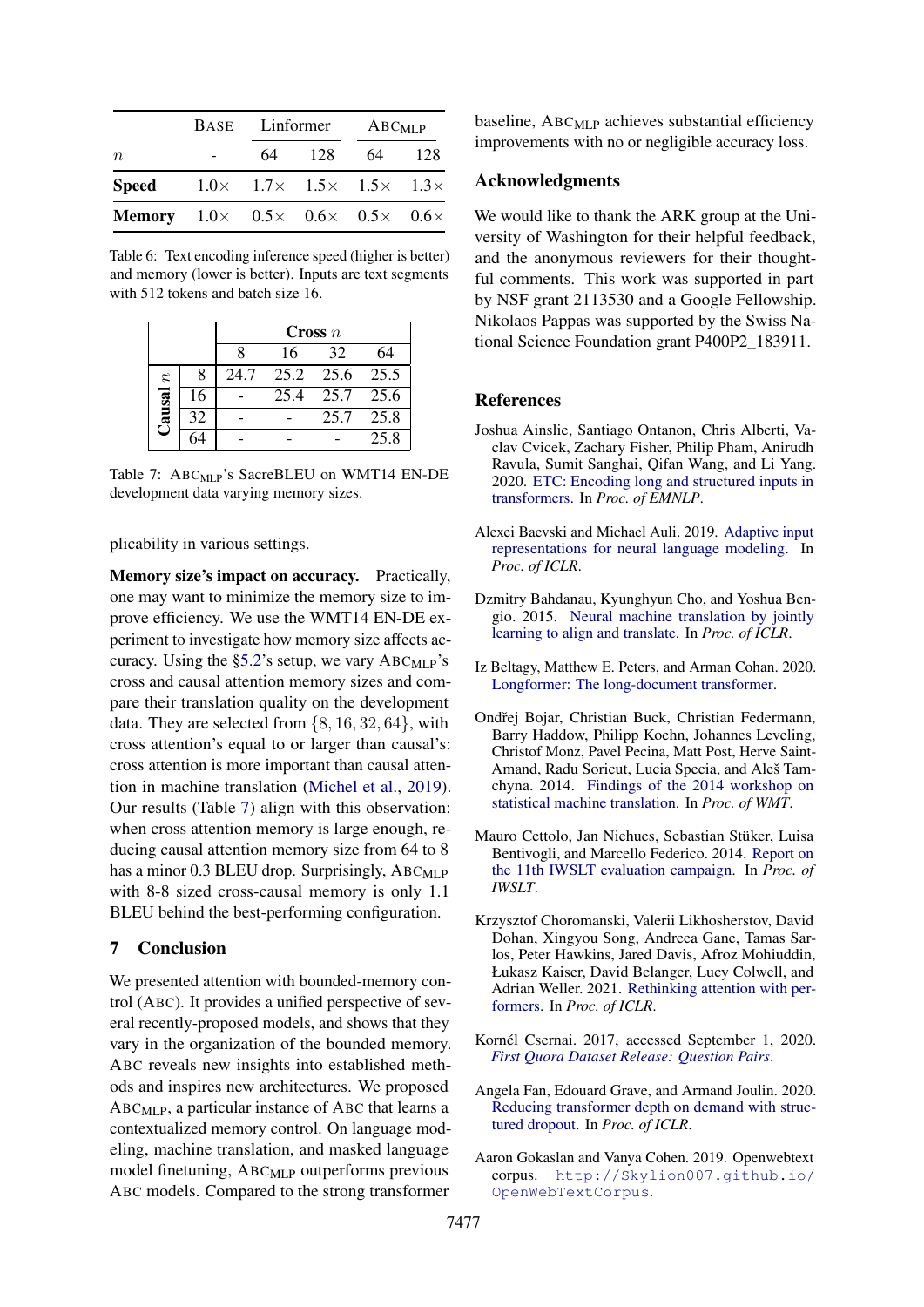- <span id="page-9-8"></span>Anirudh Goyal, Aniket Didolkar, Alex Lamb, Kartikeya Badola, Nan Rosemary Ke, Nasim Rahaman, Jonathan Binas, Charles Blundell, Michael Mozer, and Yoshua Bengio. 2021. [Coordination among neu](https://arxiv.org/abs/2103.01197)[ral modules through a shared global workspace.](https://arxiv.org/abs/2103.01197)
- <span id="page-9-15"></span>Alex Graves, Greg Wayne, and Ivo Danihelka. 2014. [Neural turing machines.](https://arxiv.org/abs/1410.5401)
- <span id="page-9-5"></span>Edward Grefenstette, Karl Moritz Hermann, Mustafa Suleyman, and Phil Blunsom. 2015. [Learning to](https://arxiv.org/abs/1506.02516) [transduce with unbounded memory.](https://arxiv.org/abs/1506.02516) In *Proc. of NeurIPS*.
- <span id="page-9-17"></span>Sepp Hochreiter and Jürgen Schmidhuber. 1997. [Long](https://direct.mit.edu/neco/article-abstract/9/8/1735/6109/Long-Short-Term-Memory?redirectedFrom=fulltext) [short-term memory.](https://direct.mit.edu/neco/article-abstract/9/8/1735/6109/Long-Short-Term-Memory?redirectedFrom=fulltext) *Neural Computation*.
- <span id="page-9-6"></span>Armand Joulin and Tomás Mikolov. 2015. [Inferring](https://arxiv.org/abs/1503.01007) [algorithmic patterns with stack-augmented recurrent](https://arxiv.org/abs/1503.01007) [nets.](https://arxiv.org/abs/1503.01007) In *Proc. of NeurIPS*.
- <span id="page-9-21"></span>Jungo Kasai, Nikolaos Pappas, Hao Peng, James Cross, and Noah A. Smith. 2021a. [Deep encoder, shallow](https://arxiv.org/abs/2006.10369) [decoder: Reevaluating non-autoregressive machine](https://arxiv.org/abs/2006.10369) [translation.](https://arxiv.org/abs/2006.10369) In *Proc. of ICLR*.
- <span id="page-9-14"></span>Jungo Kasai, Hao Peng, Yizhe Zhang, Dani Yogatama, Gabriel Ilharco, Nikolaos Pappas, Yi Mao, Weizhu Chen, and Noah A. Smith. 2021b. [Finetuning pre](https://arxiv.org/abs/2103.13076)[trained transformers into RNNs.](https://arxiv.org/abs/2103.13076) In *Proc. of EMNLP*.
- <span id="page-9-10"></span>Angelos Katharopoulos, Apoorv Vyas, Nikolaos Pappas, and Francois Fleuret. 2020. [Transformers are](https://arxiv.org/abs/2006.16236) [RNNs: Fast autoregressive transformers with linear](https://arxiv.org/abs/2006.16236) [attention.](https://arxiv.org/abs/2006.16236) In *Proc. of ICML*.
- <span id="page-9-3"></span>Nikita Kitaev, Łukasz Kaiser, and Anselm Levskaya. 2020. [Reformer: The efficient transformer.](https://arxiv.org/abs/2001.04451) In *Proc. of ICLR*.
- <span id="page-9-27"></span>Philipp Koehn, Hieu Hoang, Alexandra Birch, Chris Callison-Burch, Marcello Federico, Nicola Bertoldi, Brooke Cowan, Wade Shen, Christine Moran, Richard Zens, Chris Dyer, Ondřej Bojar, Alexandra Constantin, and Evan Herbst. 2007. [Moses: Open](https://aclanthology.org/P07-2045/) [source toolkit for statistical machine translation.](https://aclanthology.org/P07-2045/) In *Proc. of ACL*.
- <span id="page-9-18"></span>Hung Le, Truyen Tran, and Svetha Venkatesh. 2020. [Self-attentive associative memory.](https://arxiv.org/abs/2002.03519) In *Proc. of ICML*.
- <span id="page-9-11"></span>Juho Lee, Yoonho Lee, Jungtaek Kim, Adam Kosiorek, Seungjin Choi, and Yee Whye Teh. 2019. [Set transformer: A framework for attention-based](https://arxiv.org/abs/1810.00825) [permutation-invariant neural networks.](https://arxiv.org/abs/1810.00825) In *Proc. of ICML*.
- <span id="page-9-7"></span>Tao Lei, Yu Zhang, Sida I. Wang, Hui Dai, and Yoav Artzi. 2018. [Simple recurrent units for highly paral](https://arxiv.org/abs/1709.02755)[lelizable recurrence.](https://arxiv.org/abs/1709.02755) In *Proc. of EMNLP*.
- <span id="page-9-2"></span>Peter J. Liu, Mohammad Saleh, Etienne Pot, Ben Goodrich, Ryan Sepassi, Łukasz Kaiser, and Noam Shazeer. 2018. [Generating Wikipedia by summariz](https://arxiv.org/abs/1801.10198)[ing long sequences.](https://arxiv.org/abs/1801.10198) In *Proc. of ICLR*.
- <span id="page-9-23"></span>Yinhan Liu, Myle Ott, Naman Goyal, Jingfei Du, Mandar Joshi, Danqi Chen, Omer Levy, Mike Lewis, Luke Zettlemoyer, and Veselin Stoyanov. 2019. [RoBERTa: A robustly optimized BERT pretraining](https://arxiv.org/abs/1907.11692) [approach.](https://arxiv.org/abs/1907.11692)
- <span id="page-9-9"></span>Xuezhe Ma, Xiang Kong, Sinong Wang, Chunting Zhou, Jonathan May, Hao Ma, and Luke Zettlemoyer. 2021. [Luna: Linear unified nested attention.](https://arxiv.org/abs/2106.01540) In *Proc. of NeurIPS*.
- <span id="page-9-19"></span>Stephen Merity, Caiming Xiong, James Bradbury, and Richard Socher. 2017. [Pointer sentinel mixture mod](https://arxiv.org/abs/1609.07843)[els.](https://arxiv.org/abs/1609.07843) In *Proc. of ICLR*.
- <span id="page-9-25"></span>Paul Michel, Omer Levy, and Graham Neubig. 2019. [Are sixteen heads really better than one?](https://arxiv.org/abs/1905.10650) In *Proc. of NeurIPS*.
- <span id="page-9-20"></span>Lesly Miculicich, Dhananjay Ram, Nikolaos Pappas, and James Henderson. 2018. [Document-level neu](https://arxiv.org/abs/1809.01576)[ral machine translation with hierarchical attention](https://arxiv.org/abs/1809.01576) [networks.](https://arxiv.org/abs/1809.01576) In *Proc. of EMNLP*.
- <span id="page-9-24"></span>Sebastian Nagel. 2016. News dataset available. [https://commoncrawl.org/2016/](https://commoncrawl.org/2016/10/news-dataset-available/) [10/news-dataset-available/](https://commoncrawl.org/2016/10/news-dataset-available/).
- <span id="page-9-1"></span>Niki Parmar, Ashish Vaswani, Jakob Uszkoreit, Łukasz Kaiser, Noam Shazeer, Alexander Ku, and Dustin Tran. 2018. [Image transformer.](https://arxiv.org/abs/1802.05751) In *Proc. of ICML*.
- <span id="page-9-12"></span>Hao Peng, Nikolaos Pappas, Dani Yogatama, Roy Schwartz, Noah Smith, and Lingpeng Kong. 2021. [Random feature attention.](https://arxiv.org/abs/2103.02143) In *Proc. of ICLR*.
- <span id="page-9-16"></span>Hao Peng, Roy Schwartz, Sam Thomson, and Noah A. Smith. 2018. [Rational recurrences.](https://arxiv.org/abs/1808.09357) In *Proc. of EMNLP*.
- <span id="page-9-22"></span>Matt Post. 2018. [A call for clarity in reporting BLEU](https://arxiv.org/abs/1804.08771) [scores.](https://arxiv.org/abs/1804.08771) In *Proc. of WMT*.
- <span id="page-9-0"></span>Jack W. Rae, Anna Potapenko, Siddhant M. Jayakumar, Chloe Hillier, and Timothy P. Lillicrap. 2020. [Compressive transformers for long-range sequence](https://arxiv.org/abs/1911.05507) [modelling.](https://arxiv.org/abs/1911.05507) In *Proc. of ICLR*.
- <span id="page-9-28"></span>Pranav Rajpurkar, Jian Zhang, Konstantin Lopyrev, and Percy Liang. 2016. [SQuAD: 100,000+ questions for](https://arxiv.org/abs/1606.05250) [machine comprehension of text.](https://arxiv.org/abs/1606.05250) In *Proc. of EMNLP*.
- <span id="page-9-4"></span>Aurko Roy, Mohammad Taghi Saffar, David Grangier, and Ashish Vaswani. 2020. [Efficient content-based](https://arxiv.org/abs/2003.05997) [sparse attention with routing transformers.](https://arxiv.org/abs/2003.05997) *TACL*.
- <span id="page-9-13"></span>Imanol Schlag, Kazuki Irie, and Jürgen Schmidhuber. 2021. [Linear transformers are secretly fast weight](https://arxiv.org/abs/2102.11174) [programmers.](https://arxiv.org/abs/2102.11174) In *Proc. of ICML*.
- <span id="page-9-26"></span>Rico Sennrich, Barry Haddow, and Alexandra Birch. 2016. [Neural machine translation of rare words with](https://arxiv.org/abs/1508.07909) [subword units.](https://arxiv.org/abs/1508.07909) In *Proc. of ACL*.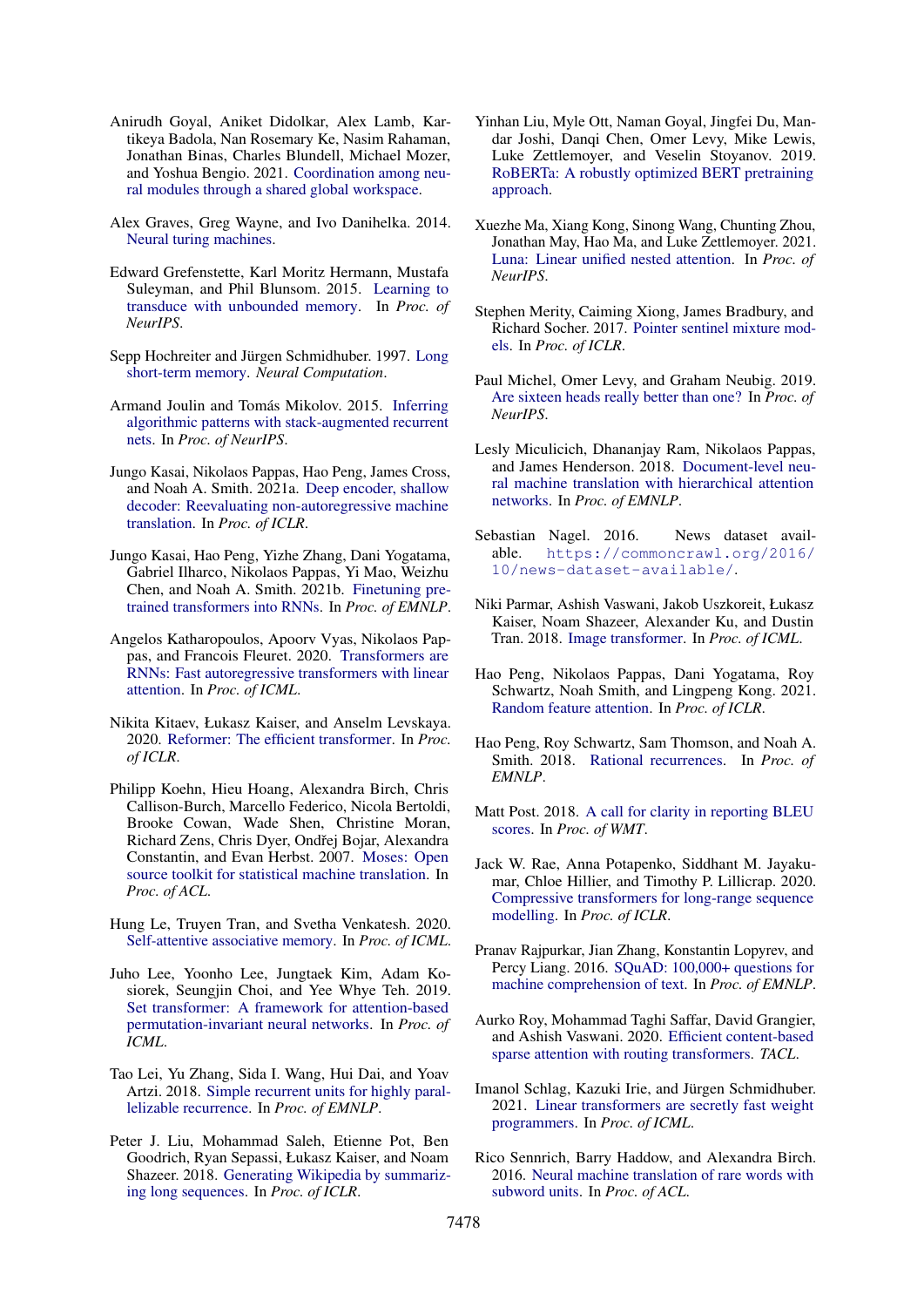- <span id="page-10-16"></span>Richard Socher, Alex Perelygin, Jean Wu, Jason Chuang, Christopher D. Manning, Andrew Ng, and Christopher Potts. 2013. [Recursive deep models for](https://nlp.stanford.edu/~socherr/EMNLP2013_RNTN.pdf) [semantic compositionality over a sentiment treebank.](https://nlp.stanford.edu/~socherr/EMNLP2013_RNTN.pdf) In *Proc. of EMNLP*.
- <span id="page-10-6"></span>Sainbayar Sukhbaatar, Da Ju, Spencer Poff, Stephen Roller, Arthur Szlam, Jason Weston, and Angela Fan. 2021. Not all memories are created equal: Learning to forget by expiring. In *Proc. of ICML*.
- <span id="page-10-3"></span>Yi Tay, Mostafa Dehghani, Dara Bahri, and Donald Metzler. 2020. [Efficient transformers: A survey.](https://arxiv.org/abs/2009.06732)
- <span id="page-10-14"></span>Trieu H. Trinh and Quoc V. Le. 2018. [A simple method](https://arxiv.org/abs/1806.02847) [for commonsense reasoning.](https://arxiv.org/abs/1806.02847)
- <span id="page-10-1"></span>Ashish Vaswani, Noam Shazeer, Niki Parmar, Jakob Uszkoreit, Llion Jones, Aidan N Gomez, Łukasz Kaiser, and Illia Polosukhin. 2017. [Attention is all](https://arxiv.org/abs/1706.03762) [you need.](https://arxiv.org/abs/1706.03762) In *Proc. of NeurIPS*.
- <span id="page-10-10"></span>Elena Voita, Rico Sennrich, and Ivan Titov. 2019. [When](https://arxiv.org/abs/1905.05979) [a good translation is wrong in context: Context-aware](https://arxiv.org/abs/1905.05979) [machine translation improves on deixis, ellipsis, and](https://arxiv.org/abs/1905.05979) [lexical cohesion.](https://arxiv.org/abs/1905.05979) In *Proc. of ACL*.
- <span id="page-10-5"></span>Apoorv Vyas, Angelos Katharopoulos, and François Fleuret. 2020. [Fast transformers with clustered atten](https://arxiv.org/abs/2007.04825)[tion.](https://arxiv.org/abs/2007.04825) In *Proc. of NeurIPS*.
- <span id="page-10-13"></span>Alex Wang, Amanpreet Singh, Julian Michael, Felix Hill, Omer Levy, and Samuel Bowman. 2019. [GLUE:](https://arxiv.org/abs/1804.07461) [A multi-task benchmark and analysis platform for](https://arxiv.org/abs/1804.07461) [natural language understanding.](https://arxiv.org/abs/1804.07461) In *Proc. of ICLR*.
- <span id="page-10-4"></span>Shuohang Wang, Luowei Zhou, Zhe Gan, Yen-Chun Chen, Yuwei Fang, Siqi Sun, Yu Cheng, and Jingjing Liu. 2020a. [Cluster-Former: Clustering-based sparse](https://arxiv.org/abs/2009.06097) [transformer for long-range dependency encoding.](https://arxiv.org/abs/2009.06097) *Findings of ACL*.
- <span id="page-10-0"></span>Sinong Wang, Belinda Z. Li, Madian Khabsa, Han Fang, and Hao Ma. 2020b. [Linformer: Self-attention with](https://arxiv.org/abs/2006.04768) [linear complexity.](https://arxiv.org/abs/2006.04768)
- <span id="page-10-9"></span>Jason Weston, Sumit Chopra, and Antoine Bordes. 2015. [Memory networks.](https://arxiv.org/abs/1410.3916) In *Proc. of ICLR*.
- <span id="page-10-15"></span>Adina Williams, Nikita Nangia, and Samuel R. Bowman. 2018. [A broad-coverage challenge corpus for](https://arxiv.org/abs/1704.05426) [sentence understanding through inference.](https://arxiv.org/abs/1704.05426) In *Proc. of NAACL*.
- <span id="page-10-8"></span>Zichao Yang, Diyi Yang, Chris Dyer, Xiaodong He, Alex Smola, and Eduard Hovy. 2016. [Hierarchical](https://aclanthology.org/N16-1174/) [attention networks for document classification.](https://aclanthology.org/N16-1174/) In *Proc. of NAACL*.
- <span id="page-10-7"></span>Dani Yogatama, Yishu Miao, Gabor Melis, Wang Ling, Adhiguna Kuncoro, Chris Dyer, and Phil Blunsom. 2018. [Memory architectures in recurrent neural net](https://openreview.net/pdf?id=SkFqf0lAZ)[work language models.](https://openreview.net/pdf?id=SkFqf0lAZ) In *Proc. of ICLR*.
- <span id="page-10-2"></span>Manzil Zaheer, Guru Guruganesh, Avinava Dubey, Joshua Ainslie, Chris Alberti, Santiago Ontanon, Philip Pham, Anirudh Ravula, Qifan Wang, Li Yang, and Amr Ahmed. 2020. [Big bird: Transformers for](https://arxiv.org/abs/2007.14062) [longer sequences.](https://arxiv.org/abs/2007.14062) In *Proc. of NeurIPS*.
- <span id="page-10-12"></span>Rowan Zellers, Ari Holtzman, Hannah Rashkin, Yonatan Bisk, Ali Farhadi, Franziska Roesner, and Yejin Choi. 2019. [Defending against neural fake](https://arxiv.org/abs/1905.12616) [news.](https://arxiv.org/abs/1905.12616) In *Proc. of NeurIPS*.
- <span id="page-10-11"></span>Yukun Zhu, Ryan Kiros, Rich Zemel, Ruslan Salakhutdinov, Raquel Urtasun, Antonio Torralba, and Sanja Fidler. 2015. [Aligning books and movies: Towards](https://arxiv.org/abs/1506.06724) [story-like visual explanations by watching movies](https://arxiv.org/abs/1506.06724) [and reading books.](https://arxiv.org/abs/1506.06724) In *Proc. of ICCV*.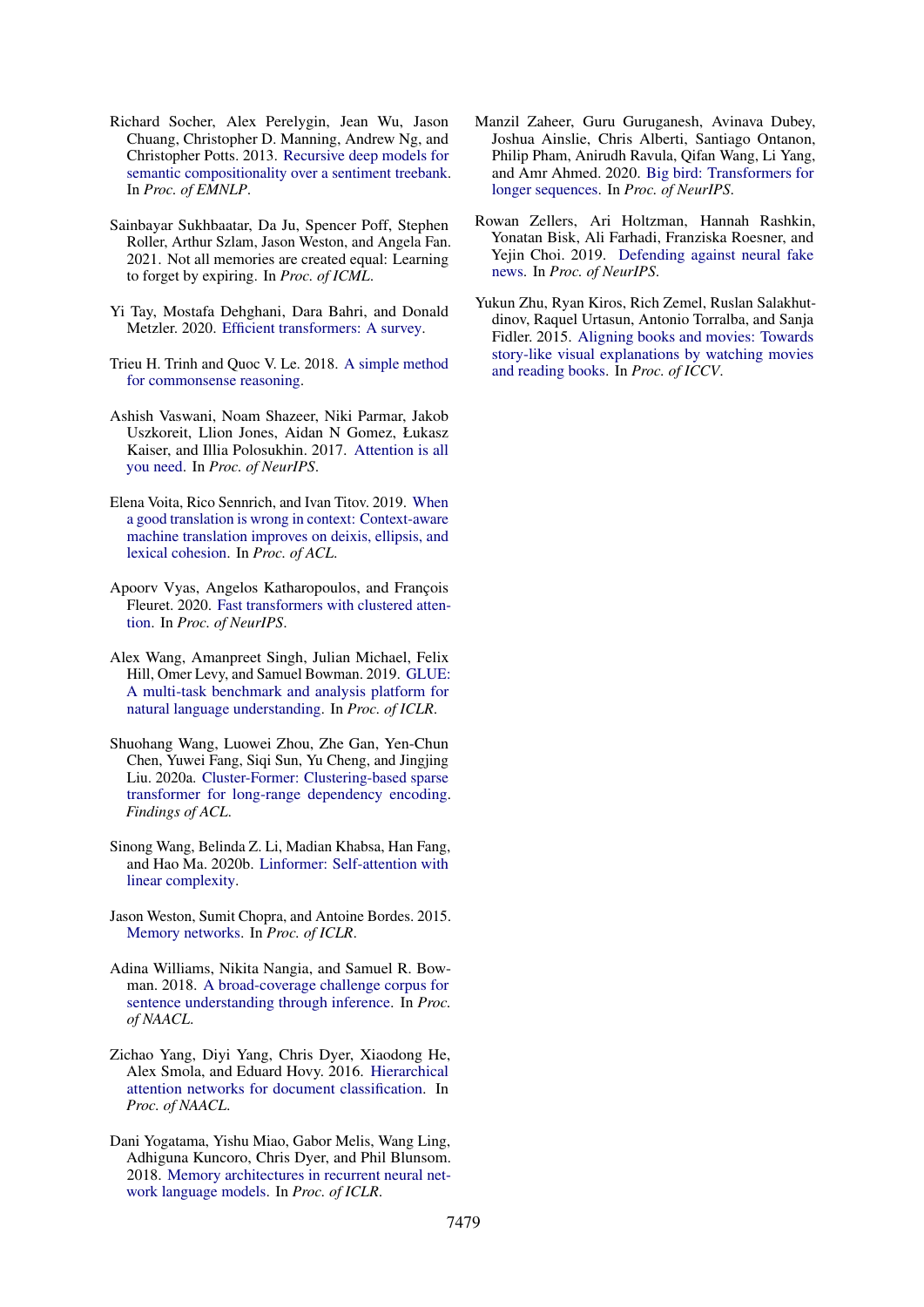# Appendices

# <span id="page-11-1"></span>A Other ABC Models

### <span id="page-11-3"></span>A.1 Sparse Local-to-global Attention

It sparsifies attention pattern to reduce the number of tokens that are attended to [\(Beltagy et al.,](#page-8-1) [2020;](#page-8-1) [Zaheer et al.,](#page-10-2) [2020,](#page-10-2) *inter alia*). All queries attend to a subset of  $n < N$  "global tokens," while ignoring others. Therefore the effective context size is reduced to  $n$ . The global tokens are usually preselected by positions according to some heuristics. Local-to-global attention is an instance of ABC: it can be recovered by letting  $\phi_t = \mathbf{e}_i$  if  $x_t$  is the *i*th global token  $(i = 1, \ldots, n)$ , and the zero vectors for others.

### <span id="page-11-4"></span>A.2 Random Memory Control

As a baseline, ABCRD stores each token in a randomly-selected memory slot. This is achieved by letting  $\phi_t = e_{i_t}$ , where  $i_t$  is uniformly drawn from  $\{1, \ldots, n\}$  for each t. It is designed as a baseline to ABC<sub>MLP</sub> and Linformer to quantify the differences between random and learned boundedmemory control.

Random sparse attention patterns are explored by [Zaheer et al.](#page-10-2) [\(2020\)](#page-10-2), where a subset of  $n < N$ tokens are randomly selected to be attended to by all tokens. ABCRD is different, and it attends to *all* tokens, but randomly "squash" them into an  $n$ -slot memory.

# <span id="page-11-5"></span>A.3 Compressive Transformer with Mean Pooling

The compressive transformer [\(Rae et al.,](#page-9-0) [2020\)](#page-9-0) explores various ways to "squash" long context into smaller and more compact representations. It achieves state-of-the-art performance on several language modeling benchmarks. We show that at least the mean-pooling variant of the compressive transformer can be seen as an ABC instance.

The mean-pooling variant of the compressive transformer compresses the context by

$$
\mathbf{K} = [\mathbf{k}_1, ..., \mathbf{k}_N]^{\top} \in \mathbb{R}^{N \times d}
$$

$$
\rightarrow \widetilde{\mathbf{K}} = \left[ \underbrace{(\mathbf{k}_1 + \dots + \mathbf{k}_c)}_{c} / c, \underbrace{(\mathbf{k}_{c+1} + \dots + \mathbf{k}_{2c})}_{c} / c \dots, \underbrace{(\mathbf{k}_{N-c+1} + \dots + \mathbf{k}_N)}_{c} / c \right]^{\top} \in \mathbb{R}^{n \times d}.
$$

where  $c = N/n$  is the compression ratio. Here N mod  $n = 0$  is assumed, since otherwise the sequence can be padded to.

The above model is an ABC instance by letting

$$
\phi_i = \mathbf{e}_{\lfloor (i-1)/c \rfloor + 1}/c. \tag{8}
$$

### <span id="page-11-0"></span>A.4 Dilated Convolution Attention Patterns

The dilated attention pattern is similar to the sliding window attention and only considers the context within a predefined window. It differs in that it attends to every other token:

$$
\widetilde{\mathbf{K}}_t = [\mathbf{k}_{t-2n+2}, \mathbf{k}_{t-2n+4}, ..., \mathbf{k}_{t-2}, \mathbf{k}_t]^{\top}.
$$
 (9)

It can be simulated with two separate queues  $\widetilde{\mathbf{K}}^{\text{odd}}$ and  $\widetilde{\mathbf{K}}^{\text{even}}$ :

$$
\widetilde{\mathbf{K}}_t^{\text{odd}} = \begin{cases}\n\mathbf{U}\widetilde{\mathbf{K}}_{t-1}^{\text{odd}} + \mathbf{e}_n \otimes \mathbf{k}_t, & \text{if } t \text{ is odd} \\
\widetilde{\mathbf{K}}_{t-1}^{\text{odd}}, & \text{otherwise}\n\end{cases}
$$
\n
$$
\widetilde{\mathbf{K}}_t^{\text{even}} = \begin{cases}\n\mathbf{U}\widetilde{\mathbf{K}}_{t-1}^{\text{even}} + \mathbf{e}_n \otimes \mathbf{k}_t, & \text{if } t \text{ is even} \\
\widetilde{\mathbf{K}}_{t-1}^{\text{even}}, & \text{otherwise}\n\end{cases}
$$

Likewise for the values. Depending on  $t$ , the query attends to one of the two queues: output  $=$ 

$$
\begin{cases}\n(\widetilde{\mathbf{V}}^{\text{odd}})^{\top}\text{softmax}(\widetilde{\mathbf{K}}^{\text{odd}}\mathbf{q}_t), & \text{if } t \text{ is odd} \\
(\widetilde{\mathbf{V}}^{\text{even}})^{\top}\text{softmax}(\widetilde{\mathbf{K}}^{\text{even}}\mathbf{q}_t), & \text{otherwise.}\n\end{cases}
$$

The above implementation could incur considerable amount of overhead and may be actually more expensive than the the original dilated window formulation. Therefore it has more conceptual value than practical value.

# <span id="page-11-2"></span>A.5 Shared Workspace and Linear Unified Nested Attention

Concurrently to this work, shared workspace (SW; [Goyal et al.,](#page-9-8) [2021\)](#page-9-8) and linear unified nested attention (LUNA; [Ma et al.,](#page-9-9) [2021\)](#page-9-9) also propposed methods to learn contextualized memory control strategies. Both can be seen as instances of ABC. At layer  $\ell$ , their  $\phi_i^{\ell}$  is a function of previous layer's memory  $\widetilde{\mathbf{X}}^{\ell-1} \in \mathbb{R}^{n \times d}$ and current layer's input  $\mathbf{X}^{\ell} \in \mathbb{R}^{N \times d}$ :

$$
\phi_i = \left[ \text{softmax}\left( \widetilde{\mathbf{X}}^{\ell-1} \mathbf{X}^{\ell \top} \right) \right]_{:,i}, \quad (10)
$$

where  $[\cdot]_{:,i}$  denotes the *i*th column of a matrix. Query, key, and value projections are suppressed for notation clarity.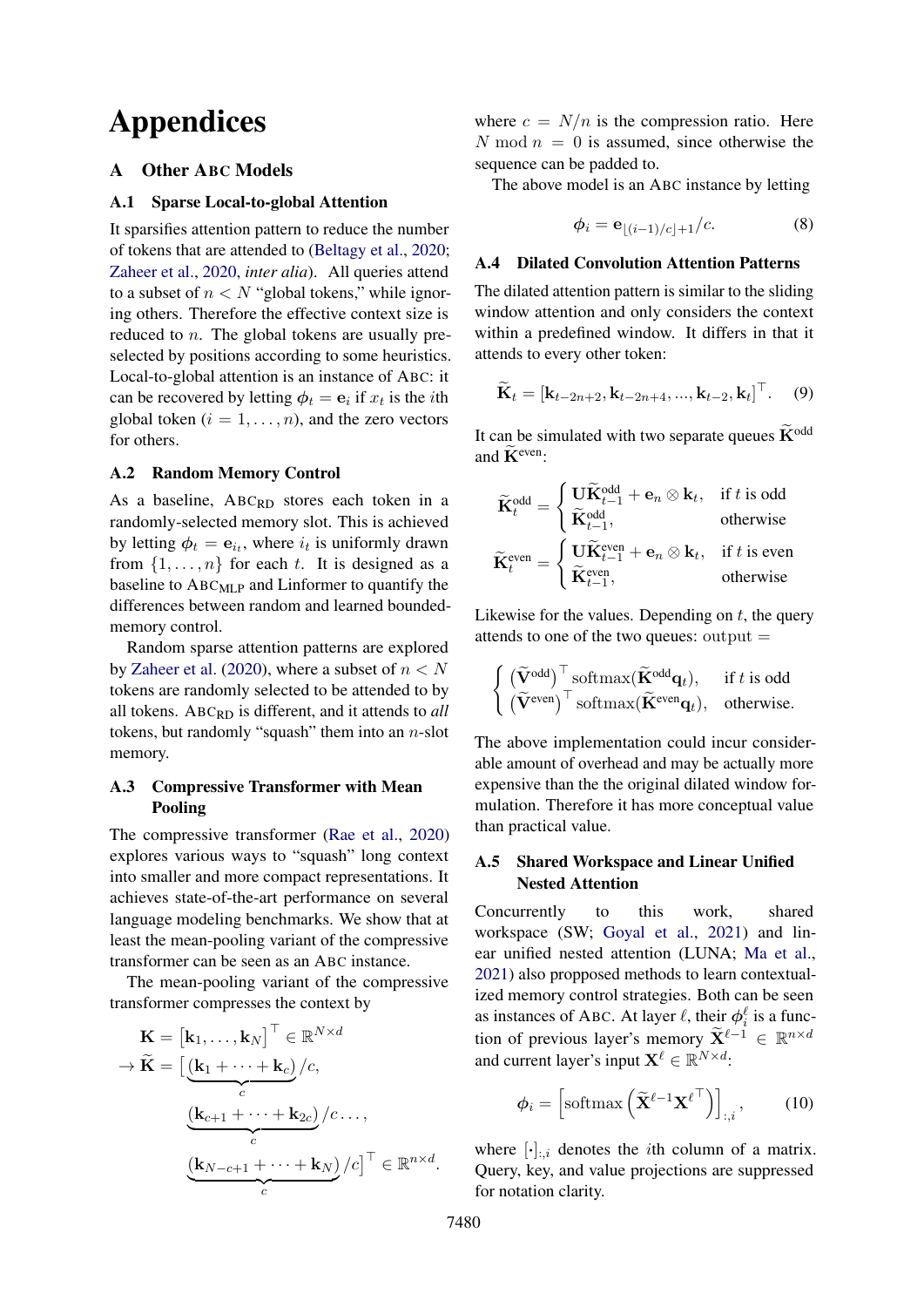SW and LUNA reveal the entire sequence to the control vectors, by constructing  $\phi$  as a function of previous layer's memory. Although both admit the recurrent computation as all ABC models do, they are ill-suited for causal attention and autoregressive decoding, since future information is "leaked" to  $\phi_i$  from the previous layer. LUNA resorts to a variant of [Katharopoulos et al.](#page-9-10) [\(2020\)](#page-9-10) in causal attention [\(Ma et al.,](#page-9-9) [2021\)](#page-9-9). In contrast,  $ABC_{MLP}$ never conditions  $\phi_i$  on previous layer's memory, but only on the current layer's input.

### B More Details about ABC-MLP

### <span id="page-12-1"></span>B.1 Normalization in Causal Attention

An equivalent implementation to Eq. [7](#page-3-5) is to normalize K and V instead of  $\phi_i$  vectors:

$$
\alpha_{i} = \exp (\mathbf{W}_{\phi} \mathbf{x}_{i}), \quad \phi_{i} = \alpha_{i},
$$

$$
\bar{\mathbf{K}} = \widetilde{\mathbf{K}} \Bigg/ \sum_{j=1}^{N} \alpha_{j}. \quad \bar{\mathbf{V}} = \widetilde{\mathbf{V}} \Bigg/ \sum_{j=1}^{N} \alpha_{j}.
$$
output =  $\bar{\mathbf{V}}^{\top}$  softmax( $\bar{\mathbf{K}} \mathbf{q}$ ).

 $M/z$  divides the  $\ell$ th row of matrix M by vector  $z$ 's  $\ell$ th dimension. This admits a linear complexity computation graph for the causal variant of  $ABC_{MLP}$ .

### <span id="page-12-2"></span>B.2 Higher-Dimensional Case of Example 1

This section generalizes Example [1](#page-3-4) to higher dimensional cases. Assume that the constant-sized memory has *n* slots.  $\phi_i$  is cauculated as in Eq. [7.](#page-3-5) Then  $\widetilde{\mathbf{K}} = \sum_{i=1}^{N} \phi_i \otimes \mathbf{k}_i \in \mathbb{R}^{n \times d}$ . Each row of  $\overline{K}$  can be seen as a separate attention mechanism with a pseudo query. Let  $[\cdot]_\ell$  denote the  $\ell$ th row/dimension of a matrix/vector. Then for any  $\ell = 1, \ldots, n$ ,

$$
\begin{aligned}\n\left[\widetilde{\mathbf{K}}\right]_{\ell} &= \sum_{i=1}^{N} [\phi_i]_{\ell} \otimes \mathbf{k}_i \\
&= \sum_{i=1}^{N} \frac{\exp([\mathbf{W}_{\phi}]_{\ell} \cdot \mathbf{x}_i)}{\sum_{j=1}^{N} \exp([\mathbf{W}_{\phi}]_{\ell} \cdot \mathbf{x}_j)} \mathbf{k}_i^{\top} \\
&= \text{attn}\left([\mathbf{W}_{\phi}]_{\ell}, \{\mathbf{x}_i\}_{i=1}^{N}, \{\mathbf{k}_i\}_{i=1}^{N}\right)^{\top} \in \mathbb{R}^{1 \times d}.\n\end{aligned}
$$

In other words, there are  $n$  attention mechanisms in total, each with a separately-parameterized pseudoquery  $[\mathbf{W}_{\phi}]_{\ell}$ . They summarize the context for n times in parallel, each producing a d-dimensional vectors. These output vectors are then stacked into *n*-by-*d* memory  $\widetilde{K}$ .  $\widetilde{V}$  is similar.

### <span id="page-12-3"></span>C Experimental Details

### C.1 Language Modeling

We closely build on [Baevski and Auli](#page-8-4) [\(2019\)](#page-8-4) and [Kasai et al.](#page-9-14) [\(2021b\)](#page-9-14). The hyperparameters are summarized in Table [10.](#page-14-0) All models are trained on 4 A100 GPUs.

### <span id="page-12-0"></span>C.2 Machine Translation

We experiment with a sentence-level (WMT14 EN-DE, [Bojar et al.,](#page-8-6) [2014\)](#page-8-6) and a document-level benchmark (IWSLT14 ES-EN, [Cettolo et al.,](#page-8-7) [2014\)](#page-8-7) to assess model performance over various sequence lengths. The preprocessing and data splits of WMT14 EN-DE follow [Vaswani et al.](#page-10-1) [\(2017\)](#page-10-1). A 32,768 byte pair encoding (BPE; [Sennrich et al.,](#page-9-26) [2016\)](#page-9-26) vocabulary is shared between source and target languages. For IWSLT14, we follow [Mi](#page-9-20)[culicich et al.](#page-9-20) [\(2018\)](#page-9-20) and use the *dev2010* subset for development and *tst2010-2012* for testing. The tokenization is also the same as [Miculicich](#page-9-20) [et al.](#page-9-20) [\(2018\)](#page-9-20): we tokenize and truecase Spanish and English with Moses [\(Koehn et al.,](#page-9-27) [2007\)](#page-9-27) and run byte-pair encoding with 30k splits, shared between the two languages. The final dataset contains 1421, 8, and 42 documents for training, development, and testing. On average, each document contains 126.7 sentences, and each sentence contains 21.7(ES)/22.5(EN) BPE subwords. We use a sliding window with length-4 and stride-one to generate our dataset. During inference, we use predicted context on the target side.

We average the checkpoints from the last five epochs to obtain the final model [\(Vaswani et al.,](#page-10-1) [2017\)](#page-10-1). In inference, we apply beam search with size 5 and length penalty 0.6. Other hyperparameters are summarized in Table [11.](#page-14-1) All models are trained on 4 RTX 2080 Ti GPUs.

Additional machine translation results. In addition to the results presented in [§5.2,](#page-5-1) Table [8](#page-13-0) further compares, on the WMT14 EN-DE dataset, the clustering-based  $(\S3.2)$  and sliding-window  $(\S3.3)$ models of ABC, as well as ReLU and sigmoid variants of ABCMLP. Clustering and sliding-window ABC variants *underperform* ABC<sub>MLP</sub> with the same memory sizes by more than 0.5 BLEU. Both ReLU and sigmoid *underperform* their exp counterpart.

MLP-exp-all replaces the encoder's softmax attention modules with ABC, in addition to the decoder's. It underperforms ABC<sub>MLP</sub> by only 0.3 BLEU.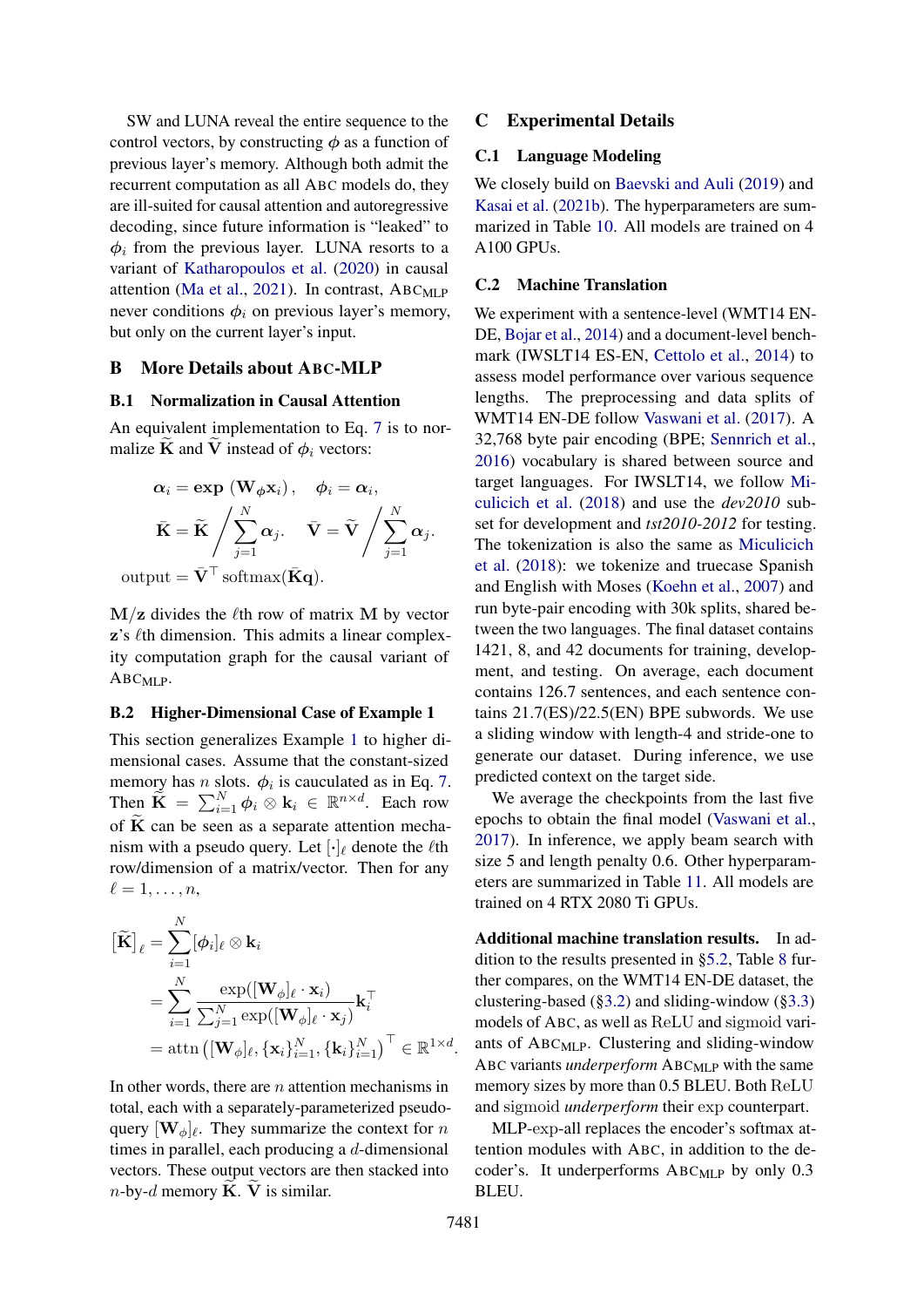<span id="page-13-0"></span>

| <b>Model</b> | Φ           | Cross $n$ |    | Causal $n$ Encoder $n$ | <b>BLEU</b> |
|--------------|-------------|-----------|----|------------------------|-------------|
| <b>BASE</b>  |             |           |    |                        | 27.2        |
|              | Window      | 32        | 32 |                        | 26.3        |
|              | Cluster     | 32        | 32 |                        | 26.8        |
|              | MLP-ReLU    | 32        | 8  |                        |             |
| ABC          | MLP-ReLU    | 32        | 32 |                        | 26.4        |
|              | MLP-sigmoid | 32        | 8  |                        | 26.8        |
|              | MLP-sigmoid | 32        | 32 |                        | 27.0        |
|              | MLP-exp     | 32        | 8  |                        | 27.1        |
|              | MLP-exp     | 32        | 32 |                        | 27.3        |
|              | MLP-exp-all | 32        | 32 | 32                     | 27.0        |

Table 8: ABC variants' performance (SacreBLEU) on the WMT14 EN-DE test set for sentence-level machine translation. MLP-ReLU with 32/8 memory sizes fails to converge. MLP-exp-all applies ABC in both the encoder and the decoder, while others only in the decoders.

Figure [1b](#page-7-1) compares ABC<sub>MLP</sub>'s (32-8 memory sizes) attention memory overhead with softmax attention's. Following [Kasai et al.](#page-9-14) [\(2021b\)](#page-9-14), we consider a synthetic sequence-to-sequence generation task with varying sequence lengths. A batch size of 16 and greedy decoding is used. The models are of the same size as those in [§5.2.](#page-5-1)

# C.3 Masked Language Model Finetuning

Our data for continued pretraining is a concatenation of BookCorpus [\(Zhu et al.,](#page-10-11) [2015\)](#page-10-11), English Wikipedia, OpenWebText [\(Gokaslan and Co](#page-8-8)[hen,](#page-8-8) [2019\)](#page-8-8), and RealNews [\(Zellers et al.,](#page-10-12) [2019\)](#page-10-12). Our data differs from RoBERTa's pretraining data, which we do *not* have access to. We replace their CC-News [\(Nagel,](#page-9-24) [2016\)](#page-9-24) with RealNews, and drop Stories [\(Trinh and Le,](#page-10-14) [2018\)](#page-10-14). At the time of this project, the public access to the Stories dataset is broken.[10](#page-13-1) Our machine does *not* have a large enough memory to load all the data. We therefore split the training data into 20 shards, after shuf-fling. Other preprocessing is the same as [Liu et al.](#page-9-23)  $(2019)$ .<sup>[11](#page-13-2)</sup> The hyperparameters for continued pretraining follow base-sized RoBERTa, part of which are summarized in Table [12.](#page-14-2) All models are trained on a single TPU v3 accelerator.

For downstream task finetuning, we use the same

hyperparameters as [Liu et al.](#page-9-23)  $(2019).^{12}$  $(2019).^{12}$  $(2019).^{12}$  $(2019).^{12}$  Table [13](#page-14-2) briefly describes the tasks. The readers are referred to [Wang et al.](#page-10-13) [\(2019\)](#page-10-13) for futher details.

<span id="page-13-1"></span><sup>10</sup>[https://console.cloud.google.com/](https://console.cloud.google.com/storage/browser/commonsense-reasoning/reproduce/stories_corpus?pli=1) [storage/browser/commonsense-reasoning/](https://console.cloud.google.com/storage/browser/commonsense-reasoning/reproduce/stories_corpus?pli=1) [reproduce/stories\\_corpus?pli=1](https://console.cloud.google.com/storage/browser/commonsense-reasoning/reproduce/stories_corpus?pli=1)

<span id="page-13-2"></span><sup>11</sup>[https://github.com/pytorch/fairseq/](https://github.com/pytorch/fairseq/blob/master/examples/roberta/README.pretraining.md) [blob/master/examples/roberta/README.](https://github.com/pytorch/fairseq/blob/master/examples/roberta/README.pretraining.md) [pretraining.md](https://github.com/pytorch/fairseq/blob/master/examples/roberta/README.pretraining.md)

<span id="page-13-3"></span><sup>12</sup>[https://github.com/pytorch/fairseq/](https://github.com/pytorch/fairseq/blob/master/examples/roberta/README.glue.md) [blob/master/examples/roberta/README.glue.](https://github.com/pytorch/fairseq/blob/master/examples/roberta/README.glue.md) [md](https://github.com/pytorch/fairseq/blob/master/examples/roberta/README.glue.md)